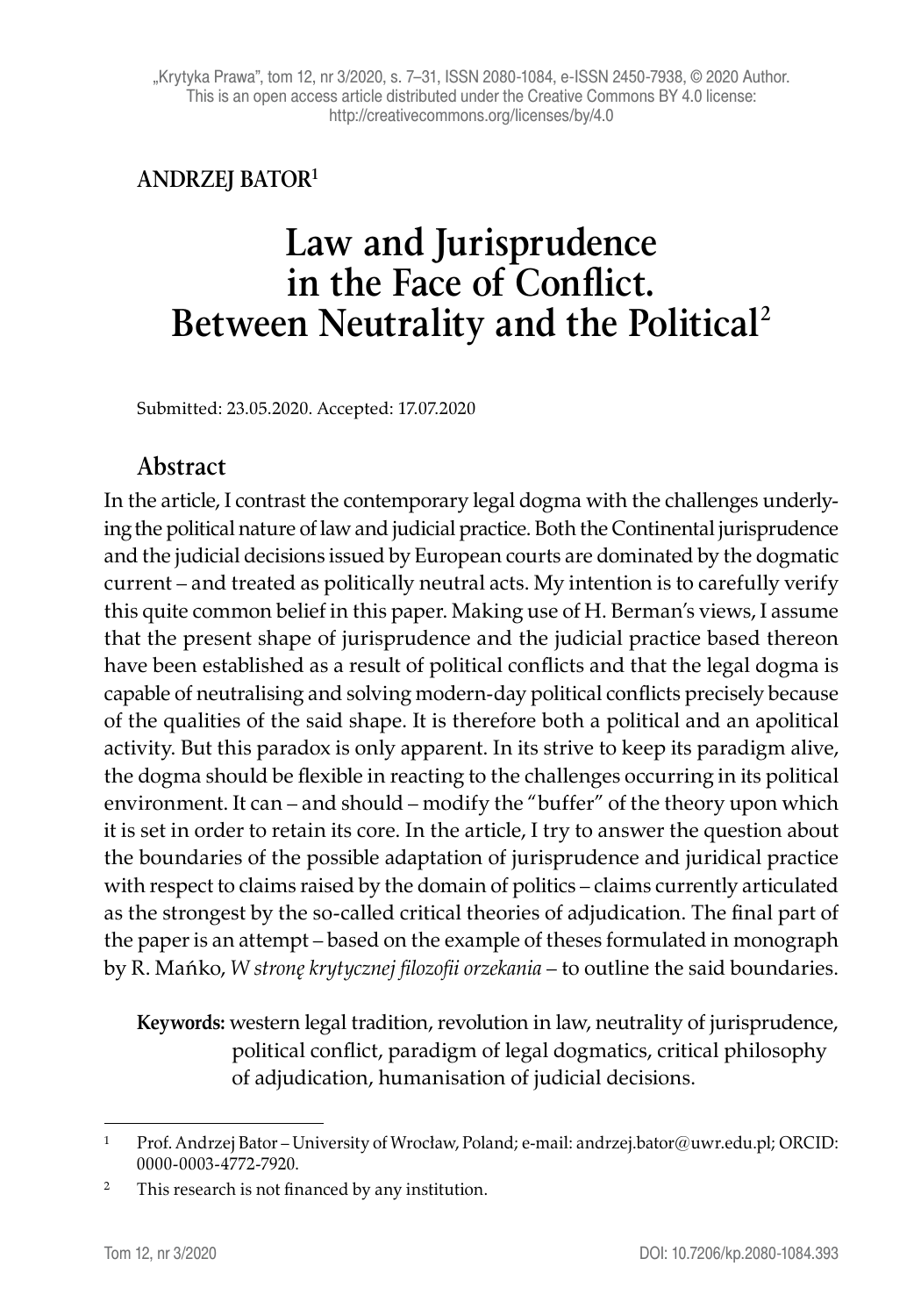#### **ANDRZEJ BATOR**

# **Prawo i prawoznawstwo wobec konfliktów. Między neutralnością i politycznością**

Złożony do redakcji: 23.05.2020. Akceptacja do druku: 17.07.2020

#### **Streszczenie**

W artykule konfrontuję współczesną dogmatykę prawa z wyzwaniami, jakie niesie za sobą polityczność prawa i praktyki orzeczniczej. Prawoznawstwo – zdominowane w tradycji kontynentalnej przez nurt dogmatyczny – a w ślad za nim orzecznictwo sądowe sytuowane są jako działania politycznie niezaangażowane. W tekście niniejszym próbuję to dość powszechne przekonanie poddać ostrożnej weryfikacji. Korzystając z poglądów H. Bermana (*Prawo i rewolucja. Kształtowanie się zachodniej tradycji prawnej*), przyjmuję, że obecny kształt prawoznawstwa oraz wsparta na niej praktyka decyzyjna sądów ukształtowały się w wyniku konfliktów politycznych oraz że dogmatyka prawa właśnie dzięki temu posiada potencjał do neutralizowania i rozwiązywania również współczesnych konfliktów politycznych. Jest zatem aktywnością zarówno polityczną, jak i apolityczną. Paradoks ten jest jednak tylko pozorny. Dbając o zachowanie swojego paradygmatu, dogmatyka powinna elastycznie reagować na wyzwania politycznego otoczenia. Może – i powinna – modyfikować "pas ochronny" teorii, na której jest zbudowana właśnie po to, aby zachować swój rdzeń (I. Lakatos). W artykule próbuję odpowiedzieć na pytanie o granice możliwej adaptacji prawoznawstwa i decyzyjnej praktyki sądów wobec roszczeń płynących ze strony politycznego otoczenia – roszczeń najmocniej współcześnie artykułowanych przez tzw. krytyczne teorie (filozofie) orzekania. W końcowych fragmentach artykułu próbuję – na przykładzie tez sformułowanych w niedawno wydanej monografii R. Mańki *W stronę krytycznej filozofii orzekania* – zarysować te granice.

**Słowa kluczowe:** zachodnia tradycja prawna, rewolucja w prawie, neutralność prawoznawstwa, konflikt polityczny, krytyczna filozofia orzekania, humanizacja orzekania.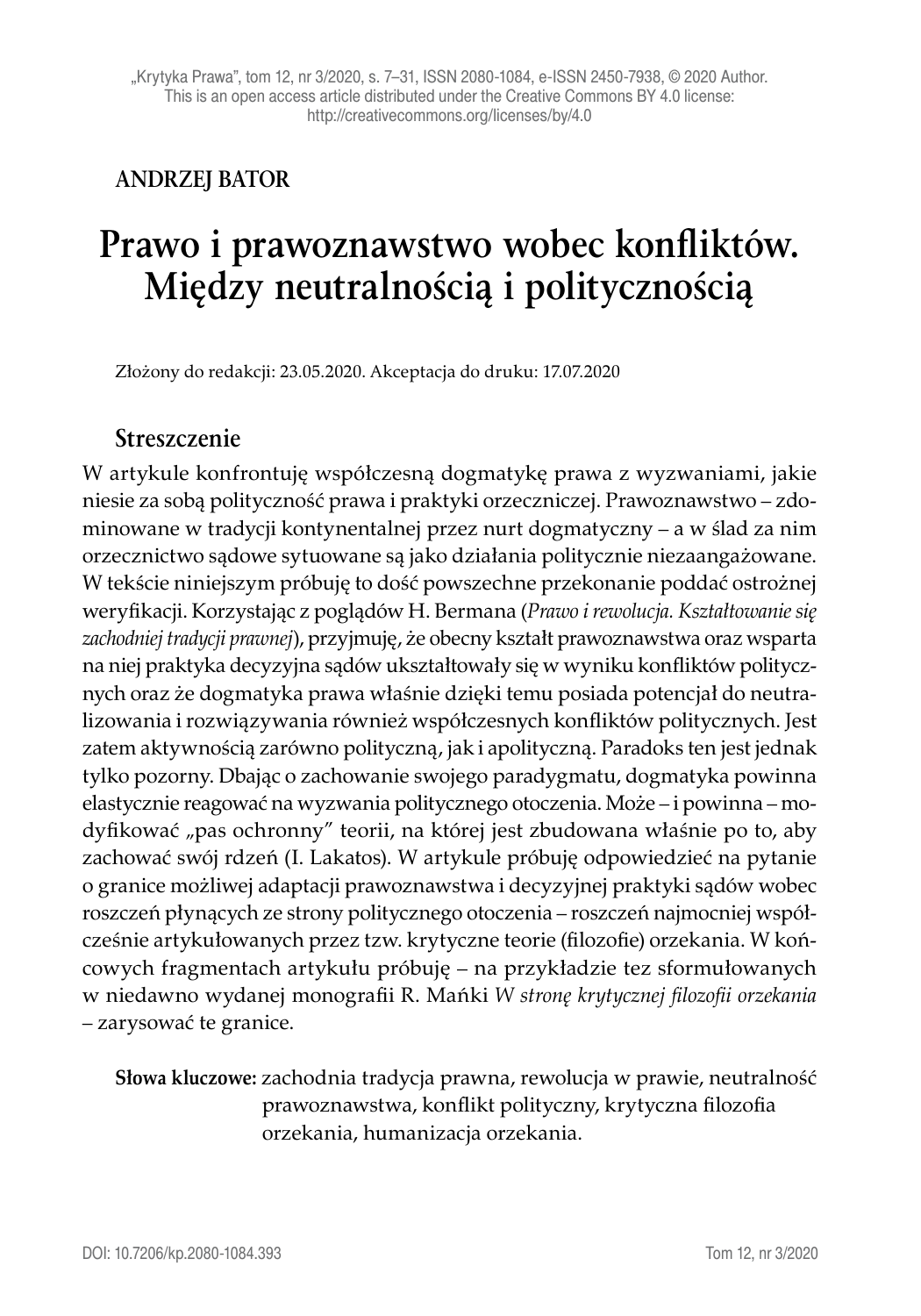### **The Problem**

In the political debates currently taking place in Poland, one tends to encounter the conviction that practising law is in the midst of a crisis. People from almost all social circles are contributing to this critique: from citizens expressing their views in opinion polls through politicians (or at least those who see an opportunity to gain or strengthen their grip on power through programs of radical change), to legal theorists and philosophers of law. It is telling that when it comes to the latter group, disapproval of the existing legal practice is shared both by left-wing researchers associated with the supposedly critical schools of law, and by representatives of the republican-conservative position, who appeal to the ideas of a nation and community. In spite of radically different axiologies, both sides are united in their conviction that it is necessary to restore the idea of the political nature of legal practice, which has been hidden (according to the critical schools) or challenged (according to the conservatists) by the enlightened model of modern science. In the final sections, this paper will address selected statements from the critical school of thought.

The modern, enlightened model of jurisprudence disseminated by academic didactics is responsible for the current shape of the legal practice. According to the critics, its doctrinal basis is grounded in the achievements of the analytical theory of law, which insists on the necessary and thus privileged (expert, undemocratic) position of the lawyer as a 'mediator between text and law'. The scientific (naturalistic) provenance of the analytical theory of law, its inherent axiological neutrality, and thus its apolitical nature, is linked, in critical debates, to the doctrine of liberalism which adds an additional political impetus to the ongoing disputes. The discussion on the need to restore or 'unveil' the political nature of legal practice is thus moving away from the still relatively safe level of the legal metanarrative (the debate on the scientific character of jurisprudence) and is making headway into the very core of the legal life, i.e. to the debate on the political nature of judicial decisions and the accompanying judicial attitudes.

We can highlight two further characteristics of the critical attitudes. In the arguments presented by the opponents of the legal status quo, the legislator and his current activities are almost entirely absent. It was not so long ago that the Polish legal literature expressed concern with regard to phenomena such as the inflation of the law or the proliferation of acts of instrumentalising that law. At present,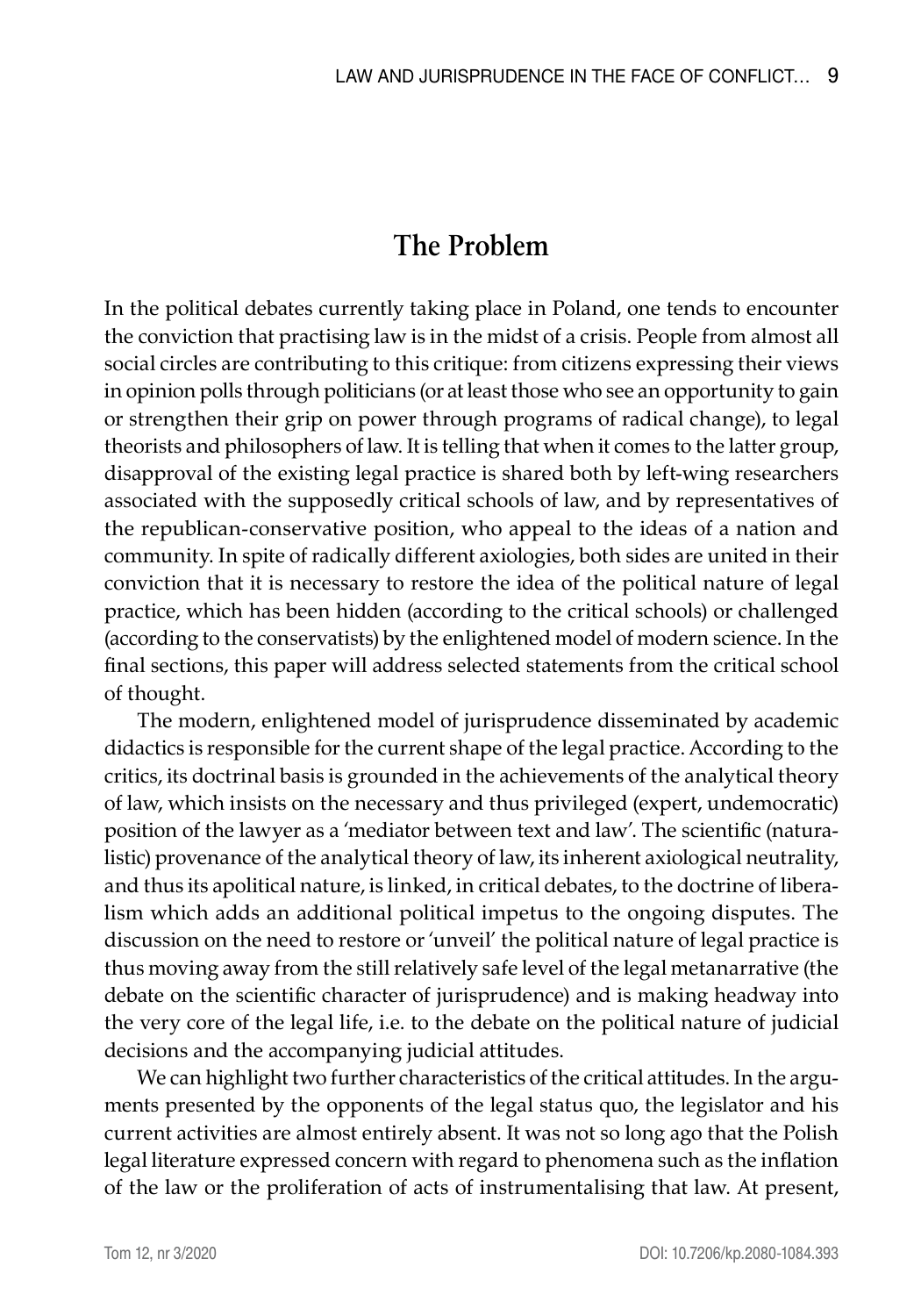attempts to establish the limits of legislative power, however that is understood, have been put on the back burner, in both circles of critics, if indeed they are present at all. The same goes for the concept of the rule of law. Nowadays, the argument is dominated by ideas derived from political philosophy, namely the principles of sovereignty (state, people, nation) and the democratisation of social life. This is no doubt partly due to the fact that in the 1990s, the Polish general legal science failed to consider the 'theory of the state', which during the period of the Polish People's Republic (PRL) had been regarded as having the same importance as the 'theory of law' component of our discipline. It tends to be the case that, at some point, neglected issues will come back with a vengeance, rejecting any moderation in the process. Instead of developing a sensible supplement to the existing achievements of the theory of law – which in the Polish context turned out to be primarily the legacy of its analytical current – the concepts and propositions developed in political philosophy tend to be used to confront legal 'reason'. Therefore, while in the 1980s, it was the achievements of the analytical theory of law – mainly the theory of interpretation – that served as the basis for establishing the scientific basis of the law-making process (thereby setting limits for the legislative policy of the time) nowadays, this symbolic 'reason', which is typically identified with the practice of judicial reasoning, is located in the field of political confrontation.

In the current debates, it is not only the legislator that is being removed from the field of philosophical and political-legal dispute. The same goes for legal dogmatics, at least to some extent. Although it would seem that it is precisely this group of legal disciplines that has the most to lose here – after all, their research field is based on the achievements of the analytical legal theory that is facing criticism, and is directly related to the practice of adjudication – paradoxically, the representatives of legal dogmatics seem to be, for the same reasons, rather limited when it comes to constructing their own arguments in the debates on the political. Dogmatics tends to play the role of a medium: between the analytical theory of law, criticised by political philosophy, and the judicial decisions criticised by the participants of contemporary political life. The dispute over the political nature of the law and the legal practice has thus become a dispute in which the representatives of legal dogmatics are not on the 'frontline'. Their position in the debate is also weakened by a specific 'iuris-linguistic' research style, developed over many years of professional socialisation which prefers to keep a distance from the social and ethical entanglement of the law and jurisprudence, and avoids involvement in ongoing political disputes. Obviously, there is no shortage of engagement in these circles, but the language of such activity is necessarily limited by the experience developed over years of referring to legal texts, or at best – and this can already be considered a significant breakthrough – to constitutional texts and European laws.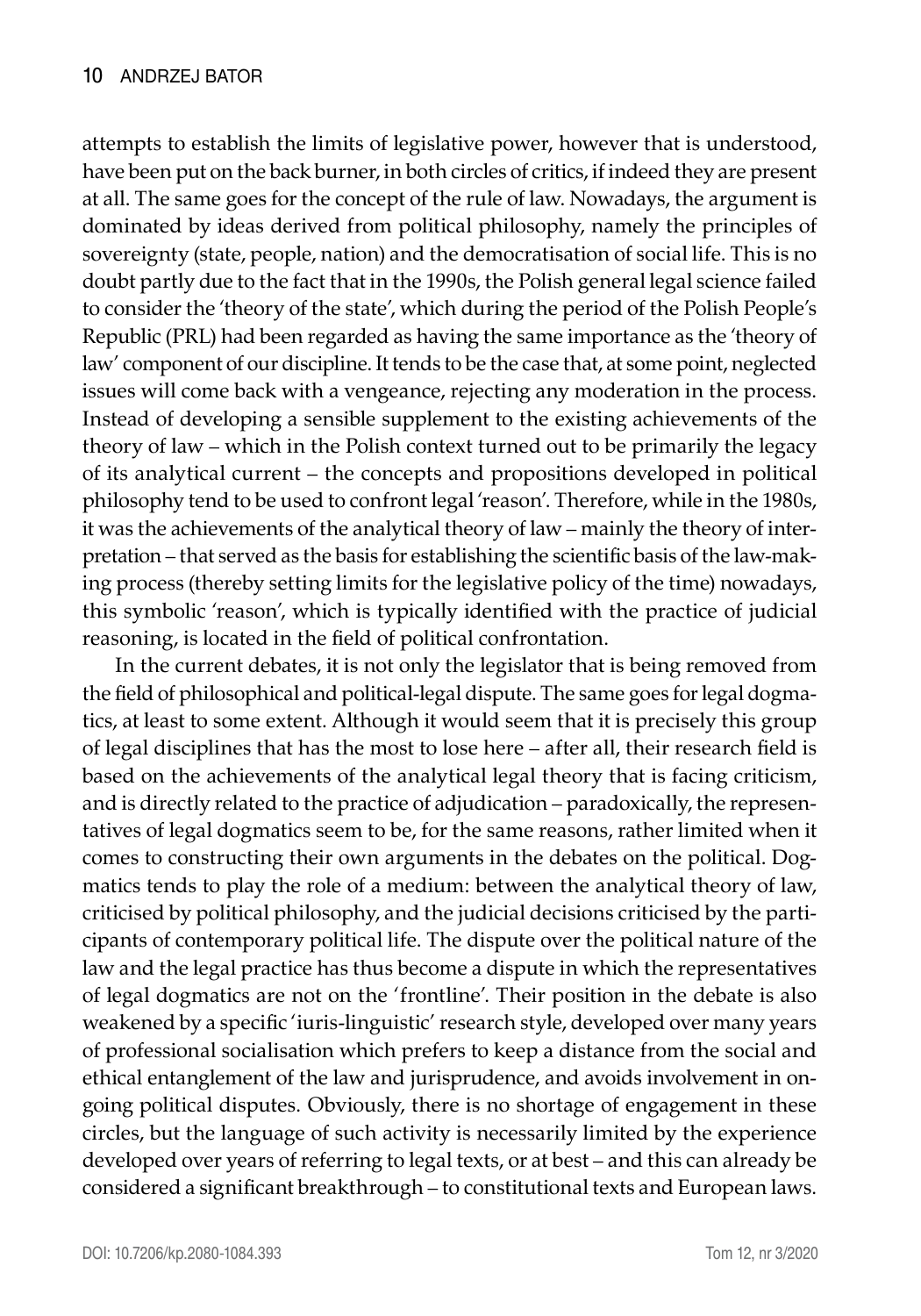As a result, when confronted with the politics of the moment, the representatives of legal dogmatics tend to put forward arguments limited to reiterating the principle of legalism, and emphasising the impartiality of judges and their independence. In this situation, appeals to the principle of the separation of powers may be regarded as the most far-reaching proof of the success of the philosophical-legal education of contemporary Polish lawyers.

It is not my intention to criticise the attitudes of the representatives of contemporary legal dogmatics in this paper. On the contrary, I consider the stability of these attitudes to be a value whose phenomenon needs to be clarified and put forward to counter the charge of the political nature of law which is levelled at legal science and legal practice. However, I also want to treat the postulate of the political with the seriousness it deserves since it is inevitably a part of the activity of jurisprudence and the judicial activity of adjudication supported by it. Thus, if the achievements of the analytical theory of law are on the main frontline of the dispute with political philosophy and its claims, then legal dogmatics and the judicature established on its basis constitutes the field in which – and about which – this confrontation is taking place.

Lastly, there is one more point that I wish to emphasise in my deliberations. Applying the tools developed in the disciplines outside jurisprudence, and especially those so internally diverse with regard to the adopted axiology as contemporary political philosophy, requires great caution on the part of the lawyer; it requires balancing the submitted arguments in such a way that they do not negate either the sense of what the law is or the social role it has to fulfil. A political philosopher or democracy theorist will not usually make an effort to consider what is important for a professor of law, or for a judge. This is completely understandable. Every science and practice based on it has the right to adopt its own point of view. While acknowledging that the postulate of the political nature of law should be taken seriously by legal science and the judiciary, consideration should be given to whether this can be achieved by adapting and modifying certain components of the existing legal culture. In any case, the notion of the political should always be confronted with the legal point of view. Even if we assume that the latter does not withstand criticism, before we announce a 'revolution in law', it is worth considering whether (i) it is really necessary, and if so, whether (ii) the consequences of such a revolution would be acceptable to us, and not just in our role as lawyers. Contrary to the opinion of many politicians, revolutions in Law – the capital letter 'L' is not accidental here – are much less common than in social life.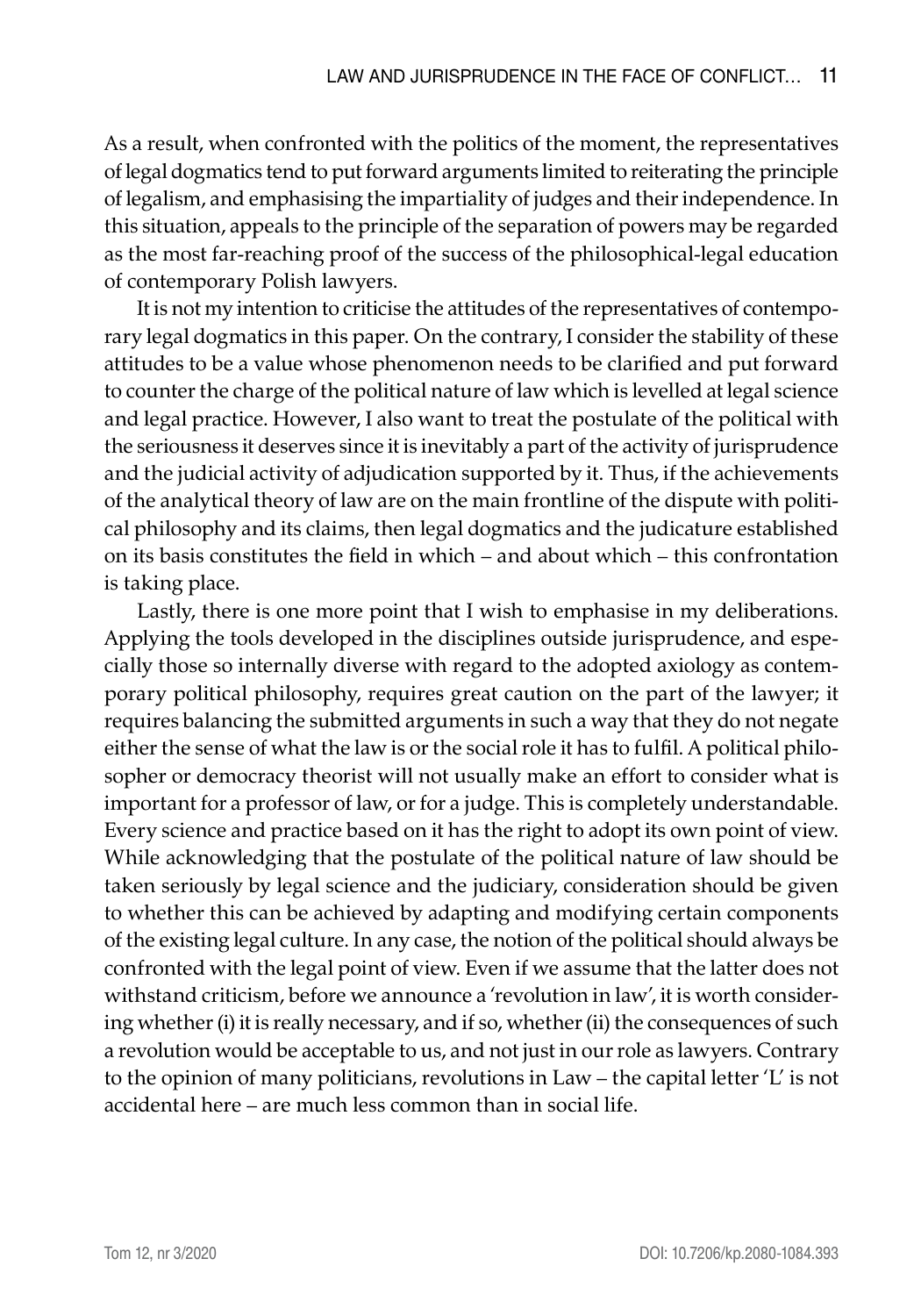## **The Political at the Source of Legal Dogmatics**

According to a certain group of historians, it was not the French Revolution or the even earlier radical and political changes in England initiated by Cromwell (three civil wars in the 17th century with the Stuarts), that turned out to be a turning point, a political 'revolution' in European history; it was rather a dispute (conflict, war) over investiture, which had taken place long before the events in England and France. According to the German law historian Gerd Tellenbach, 'a movement to liberate the Church from royal control (…) dating back to 1058 – was a great revolution in the history of the world, and (…) Pope Gregory VII marked the only turning point in the history of Catholicism, perhaps from a spiritual perspective (…). He [the Pope] was at heart a revolutionary; reform in the ordinary sense of the word, which implies little more than the modification and improvement of existing forms, could not really satisfy him.'<sup>3</sup> This view is complemented by the British medievalist Richard William Southern who wrote: 'The secular ruler had been demoted from his position of quasi-sacerdotal splendour, the Pope had assumed a new power of intervention and direction in both spiritual and secular affairs (…).' As the Southern states, it was then that 'the expansion of Europe had begun in earnest.'<sup>4</sup>

In terms of jurisprudence, the most important consequences of this event, or, in fact, of the whole sequence of historical events, are presented by Harold J. Berman in his extensive monograph *Law and Revolution. The Formation of the Western Legal Tra*dition (Harvard 1983).<sup>5</sup> In passing, it is also worth mentioning that Berman is also the author of works on the law of Soviet Russia, as well as *Law and Revolution II: The Impact of the Protestant Reformations on the Western Legal Tradition*. Therefore, he can be considered as an author who analysed the problem of historical changes in law and the factors shaping the contemporary image of European legal culture in the greatest depth. Berman states that '[i]n the wake of the Papal Revolution there emerged a new system of canon law and new secular legal systems, together with a class of professional lawyers and judges, hierarchies of courts, law schools (…) and a concept of law as an autonomous, integrated, developing body of principles and procedures' was created. As a result, 'a new system of canon law and new secular legal systems (…)' emerged. 'Further, the systematization and rationalization

<sup>3</sup> G. Tellenbach, *Church, State, and Christian Society on the time Investiture Contest*, London 1959, p. 164*.*

<sup>4</sup> R.W. Southern, *Western Society and the Church un the Middle Ages*, Harmonsdworth 1970, p. 34.

<sup>5</sup> H.J. Berman, *Law and Revolution. The Formation of the Western Legal Tradition*, Harvard 1983. This monograph triggered a debate among Polish historians and philosophers of law, see: "Państwo i Prawo" 1996, 12; M.J. Leszczyński, *O pewnej (rewolucyjnej) hipotezie Harolda J. Bermana – prawo i nauka w średniowieczu*, "Acta Universitatis Lodziensis, Folia Iuridica" 2015, 75.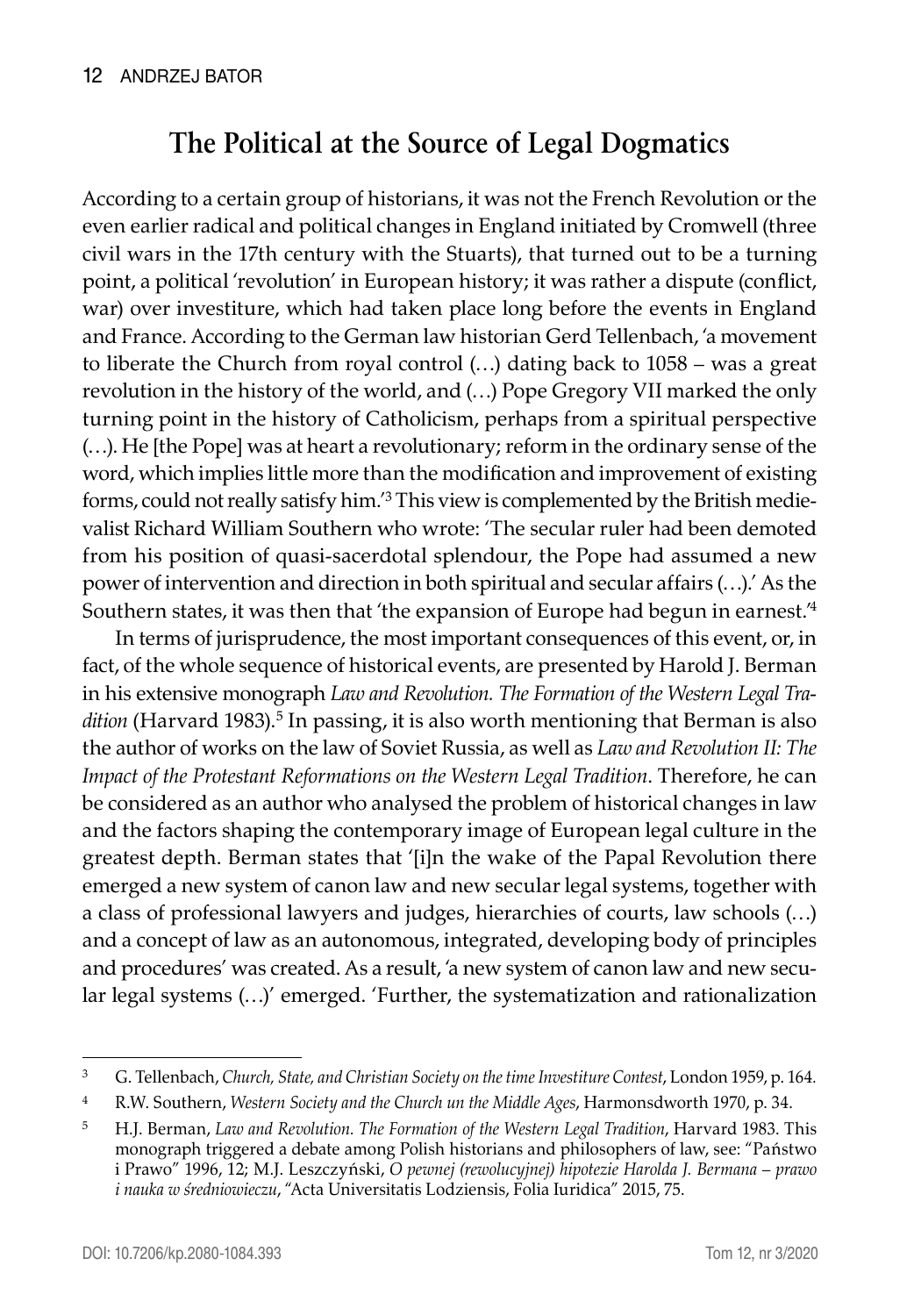of law were necessary in order to maintain the complex equilibrium of plural competing legal systems. Finally, the right order of things introduced by the Papal Revolution signified the kind of systematization and rationalization of law that would permit reconciliation of conflicting authorities on the basis of synthesizing principles: wherever possible, the contradictions were to be resolved without destruction of the elements they comprised.'6 According to Berman, the early 'legal studies' were based primarily on case studies, i.e. the study of conflicting circumstances considered in the light of historical decisions.<sup>7</sup> Contradictions and conflicts, including those which we would describe as political today, have therefore always been an intrinsic part of law. The revolutionary nature of the changes which occurred due to the historical events recounted by Berman was that the focus in resolving court cases was shifted from arguments referring to the 'memory of facts' to the argument from the 'memory of principles' and legal rules. The history of social events, including political events, and the history of legal events – which had hitherto been linked – gained the conditions for mutual autonomy. The need to systematise and rationalise the law opened up space for analysis that was neutral in terms of world view. This also led to the need for lawyers as a specialised professional group.

Berman claims that it was the canonists, freshly trained lawyers in canon law, who gave shape to the political dispute of the time – they did not allow the Pope (and probably the Emperor, either) to gain an excessive advantage; they kept the system in balance, and reconciled tensions. This gave rise to scholasticism proper. *Yes and No* by Peter Abelard, a key work of the period, was to present a method of reconciling various canons. The papal revolution thus also became 'a motive force in the creation of the first European universities, in the emergence of theology and jurisprudence and philosophy as systematic disciplines.'8 The law school in Bologna, founded by Irnerius in 1087, is estimated as having had between 1,000 and 10,000 students from all over Europe.<sup>9</sup> This was also the beginning of modern scientific thought.<sup>10</sup> Berman even claims that this legal thinking anticipated and inspired scientific positivism – not, as it is quite commonly believed, the other way round.

The scholasticism of the medieval university shaped the foundations of modern legal dogmatics. As Berman puts it, 'the legal scientist of the twelfth century, like

<sup>6</sup> H.J. Berman, op. cit., pp. 114–117.

<sup>7</sup> Ibidem, pp. 120, 182 and 183; see also H. Kupiszewski, *Prawo rzymskie a współczesność*, Warszawa 1988, p. 52.

<sup>8</sup> H.J. Berman, op. cit., p. 119.

<sup>9</sup> Ibidem, pp. 122 and 581.

<sup>10</sup> Ibidem, pp. 150–151.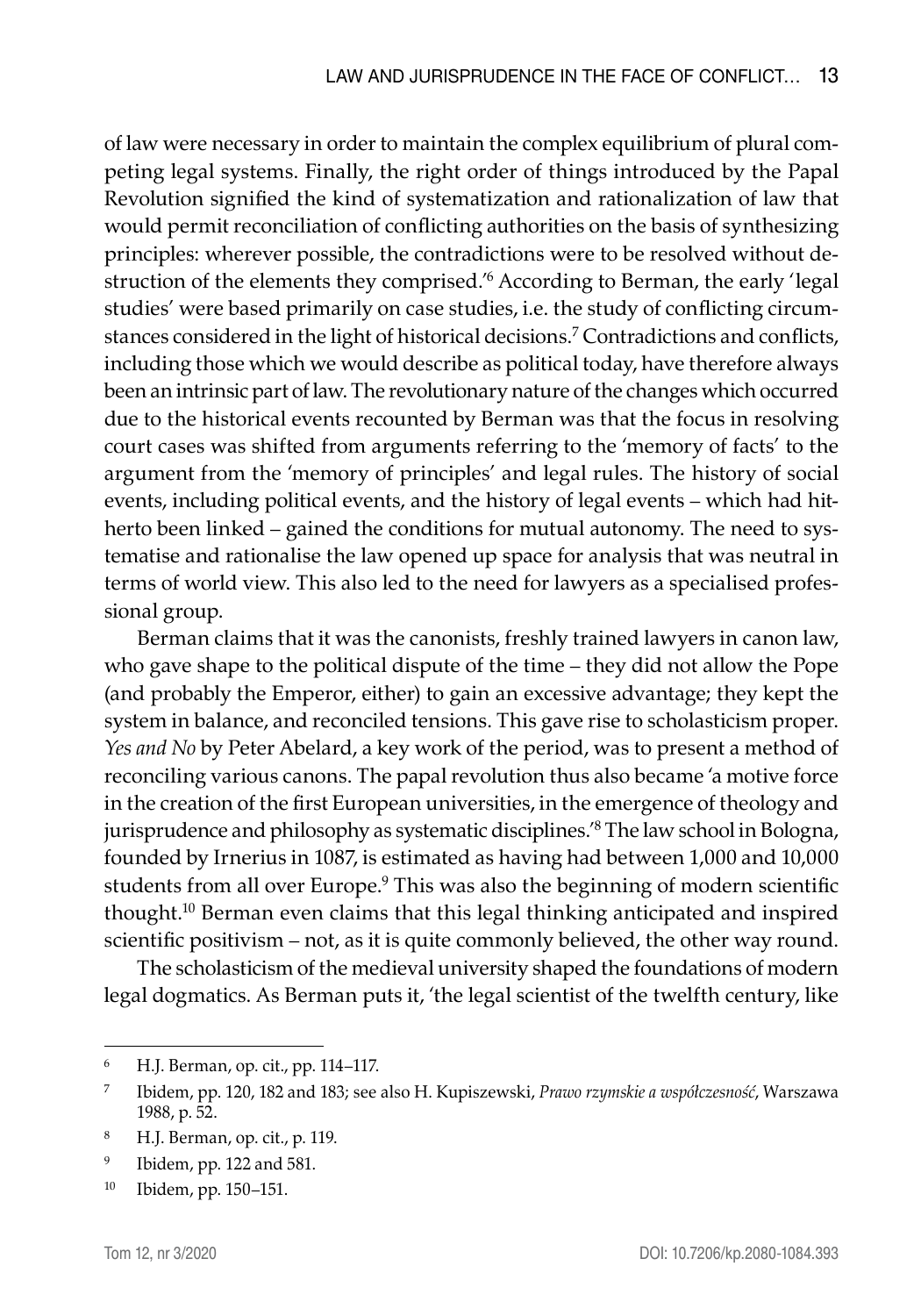his counterpart today, was concerned with what was called much later "legal dogmatics".'11 The dispute over universality (nominalist realism) shaped the relationship, so important for lawyers, between the general (rule and decisional formalism) and the individual and concrete (the person, the factual state with claims to equity and contextualism). 'The nominalists believed that universals are produced by the mind, by reason and will, and therefore can be revised by reason and will, but that at the same time, they inhere in the particulars that they characterize, and can therefore be tested by those particulars.'<sup>12</sup> Moderate nominalism – in Abelard's version – asserts 'the whole resides in the parts, holding them together, so that the parts taken in isolation from one another (rather than as parts) are not so great as the parts taken in relation to one another. Thus the parts are not, strictly speaking, derived from the whole (deduction), nor is the whole, strictly speaking, derived from the parts (induction), but rather the whole is the parts interacting with one another. Therefore nominalism such as Abelard's was congenial to the systematizing and synthesizing of law.'<sup>13</sup>

Obviously, the influence of the Roman law, which was taught in Bologna from the very beginning, on the basis of texts compiled in the 6th century by Justinian (*Codex*, *Institution*, *Novels* and, above all, *Digest –* a collection of opinions of Roman jurists), was also important for the breakthrough at that time. It was thanks to the university masters that these incoherent sources were put in order and given a correspondingly uniform exposition – including a new name: *Corpus iuris civilis*. <sup>14</sup> Thus, the needs of academic didactics had a fundamental impact on what would be called the general principles, and on their conceptual order in the system of law. In their efforts to conceptualise legal institutions and systematise law into a coherent body of knowledge, Western universities raised the analysis of the law to the level of a science.15 In turn, the Greek lineage – based on the ideas of Aristotle – which provided dialectics and rhetoric, and which had already been assimilated by lawyers in Roman times, was widely adopted by medieval law schools, and was taught and used as a basis for the art of judgement. Dialectics, from the Greek theory of cognition of the external world (explaining reality), was transformed into the practical

<sup>11</sup> Ibidem, p. 153.

<sup>12</sup> Ibidem, p. 141.

<sup>13</sup> Ibidem.

 $14$  'Law students in Europe today, who study Roman law as it has been systematized by university professors in the West since the twelfth century, find it hard to believe that the original texts were so intensely casuistic and untheoretical. They are taught to show that implicit in the myriad of narrow rules and undefined general terms was a complex system of abstract concepts' – Ibidem, p. 128.

<sup>15</sup> Ibidem, p. 119 ff.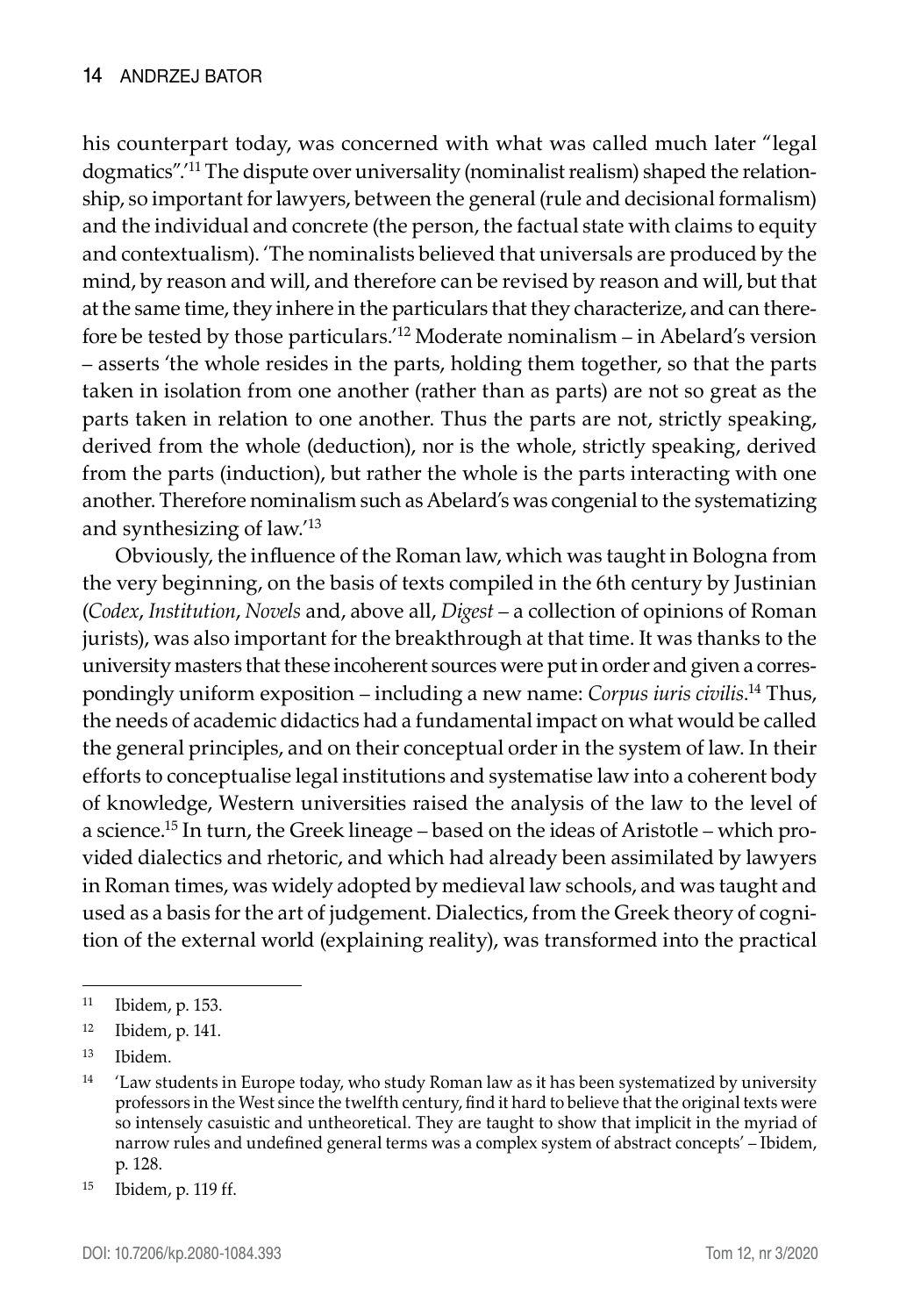ability to conduct disputes and to reach settlements (balancing the arguments of opposing parties in a court dispute or reaching decisions through the confrontation between a general rule and an individual case).

As Berman points out: 'The Papal Revolution ended in compromise between the new and old. If force was the midwife, law was the teacher that ultimately brought the child to maturity. Gregory VII died in exile. Henry IV was deposed (…). The children and grandchildren of the revolution enacted its underlying principles into governmental and legal institutions (…). Only then was it more or less secure for succeeding centuries.'16 It is thanks to this process, the beginning of which was a strictly political conflict, that what is now called the European legal culture has developed.<sup>17</sup> 'Even the great national revolutions of the past the Russian Revolution of 1917, the French and American Revolutions of 1789 and 1776, the English Revolution of 1640, the German Reformation of 1517 eventually made peace with the legal tradition that they or some of their leaders had set out to destroy.'18 'Thus the new systems of law established by the great revolutions transformed the legal tradition while remaining within it.<sup>'19</sup> The Western legal culture is bigger than specific legal systems, so political upheavals and revolutions did not destroy it, but renewed it.<sup>20</sup>

Harold Berman drew attention to a political conflict that proved crucial for the history of Europe: a conflict which embodies the notion of antagonism contained

<sup>16</sup> Ibidem, pp. 105.

<sup>&</sup>lt;sup>17</sup> Berman lists 10 characteristics of the Western legal tradition: 1) the differentiation of legal institutions (primarily legislation and case law); 2) the professional nature of the staff of the legal institutions; 3) specialised legal education (separate schools, professional literature); 4) law is not perceived only as regulations, but also as the achievements of learned lawyers and judges; reference to 'sophisticated legal knowledge'; 5) understanding the law as a coherent whole, together with the method of creating general concepts; 6) emphasis on the continuity of the law; 7) perception of the 'internal logic' of the law: changes do not occur by chance, but as a result of such interpretation of the past that is to meet current and future needs; 8) recognition of the supremacy of the law over political authorities; and 9) the pluralism of jurisdiction and systems alongside the necessary supremacy of the law; 10) the perception that there is a natural tension between ideals and reality, changeability and stability, transcendence and immanence. This results in periodic tensions, upheavals and revolutions in the legal system (ibidem, pp. 37–38). However, when it comes to the hallmarks of the contemporary legal crisis, Berman puts them down to: (i) the weakening of the Western culture and the loss of belief in its universalistic character; (ii) forsaking the individualism of the law in favour of collectivism (a kind of 'return to tribal law'); (iii) an attack on the autonomy of the law and attempts to depreciate the legal profession (see Soviet Russia in the first years after the revolution; China in the 1960s and 1970s) (ibidem, p. 37).

<sup>18</sup> Ibidem, p. 4.

<sup>&</sup>lt;sup>19</sup> For instance, '[t]his Lutheran skepticism made possible the emergence of a theory of law legal positivism which treats the law of the state as morally neutral, a means and not an end', and thus to secularization of the law, along with the conviction that final sanctioning of the law gives political coercion (ibidem, pp. 28–29).

<sup>20</sup> Ibidem, p. 9.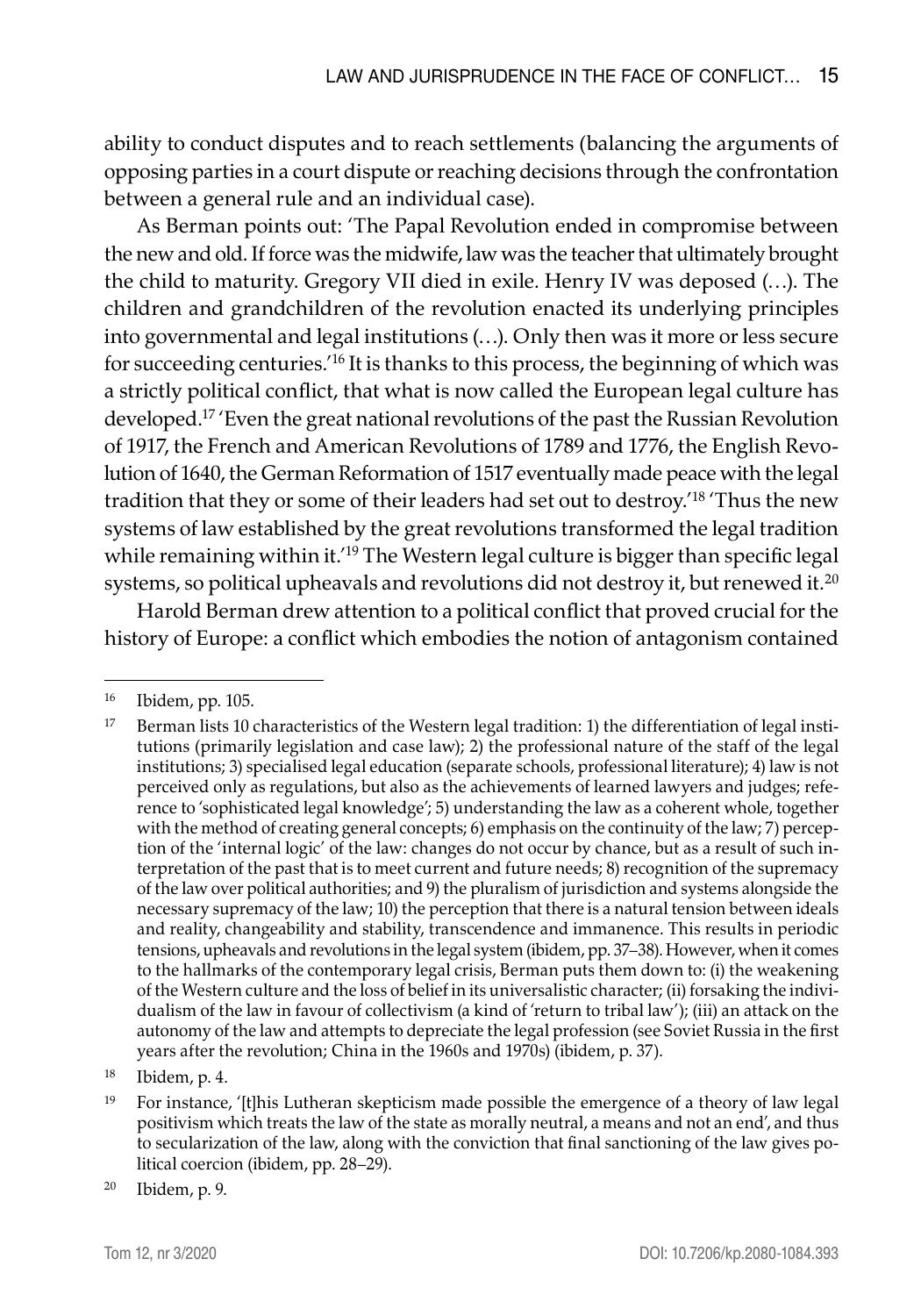in the category of 'the political' – as proposed by contemporary political philosophy.<sup>21</sup> But it was only one of many conflicts, and one which, from the perspective of general history, is not seen as constituting a breakthrough. After all, with the benefit of hindsight, nobody calls the dispute over investiture a revolution in the social or political sense. It turned out to be a revolutionary event 'only' for jurisprudence and legal practice. However, this happened not only because of the political conflict itself at the time, but also – or rather, above all – because of what happened at that same time, or a little later (finding a compilation of texts of Roman law in the Justinian library in Florence, the reception of Aristotle by medieval theologians, the dispute over universals, the emergence of autonomous universities, etc.). The combination of these diverse, contingent events led to the fact that a certain political conflict – which at its root was, after all, just a certain incidental dispute over the right to nominate bishops – led to the development of such methods of argumentation and appropriate procedures which made it possible not only to resolve the original political conflict, but also to shape a mechanism for resolving similar disputes in the future.

Law and politics are therefore in a permanent relationship: conflict (the political) determines – it can determine – the shape of the law, but at the same time, the law can – and should be used to – solve political conflicts (it is a civilised form of the political<sup>22</sup>). In the latter role, the law must retain its apolitical nature, its autonomy from politics, which is necessary for maintaining the authority that determines the resolution of the current dispute and, above all, the acceptance of the consequences of the settlement arrived at, including its political consequences. This is the (apparent) paradox of the political and apolitical nature of the law. However, the paradoxes do not end here. Current and future political conflicts should always teach us – that is, theoreticians and practitioners of law – something. Nothing is given once and for all. But on the other hand, every legal culture needs stability because it maintains the authority of the law, jurisprudence and, above all, the verdicts of courts. It is for this reason that the existing patterns of legal action, generated mainly by the previous achievements of legal dogmatics, are enthusiastically referred to as paradigmatic. One hereby encounters a new dilemma: between the existing paradigm of practising jurisprudence and the need for its possible change.

<sup>21</sup> See Ch. Mouffe, *On the Political*, Routledge 2005. As Mouffe writes, 'by "the political" I mean the dimension of antagonism which I take to be constitutive of human societies' (p. 9).

<sup>&</sup>lt;sup>22</sup> In my opinion, this is how Ch. Mouffe's sentence should be understood, namely that 'the task of democracy is to transform antagonism into agonism', whereas 'the aim of democratic politics should be to provide the framework through which conflicts can take the form of an agonistic confrontation among adversaries instead of manifesting themselves as an antagonistic struggle between enemies' – Ch. Mouffe, *The Democratic Paradox*, New York 2000, p. 117.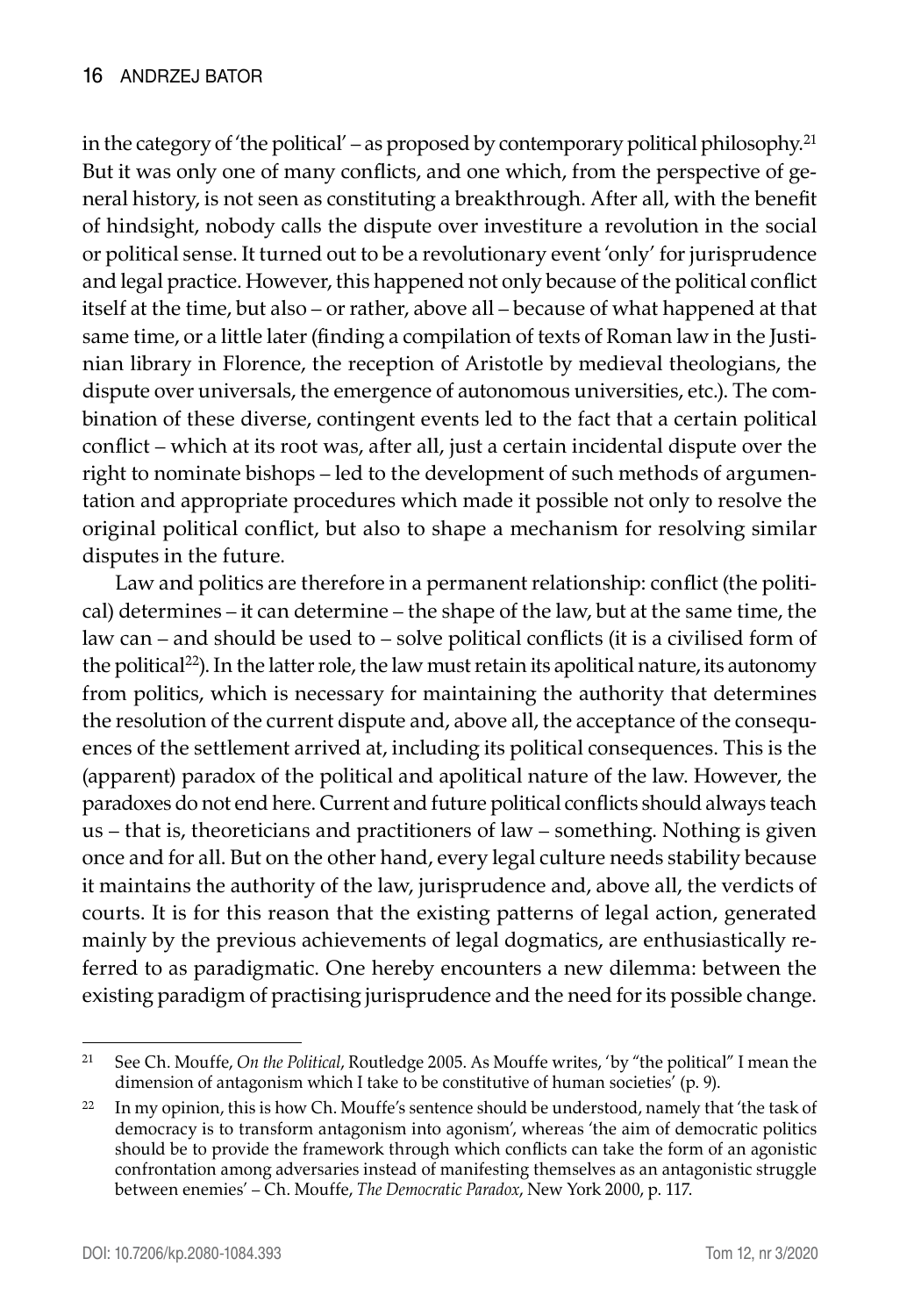For general jurisprudence, defending the paradigm involves siding with the achievements of the current analytical theory of law, whereas recommending change is to side with the representatives of the so-called critical theory of law.

## **Apolitical Jurisprudence. The Paradigm of Legal Dogmatics**

The phrase 'paradigm' (of legal dogmatics) is borrowed, obviously, from Thomas Kuhn and his *The Structure of Scientific Revolutions*. The terms can only be described as 'borrowed' because Kuhn did not write about the social sciences, let alone jurisprudence.23 However, some representatives of various disciplines considered this idea so inspiring that they attempted to adapt and apply it to fields outside the natural sciences.

In the field of jurisprudence, Aulis Aarnio attempted to apply the concept of paradigm, subsequently extended with the concept of the disciplinary matrix, to contemporary legal dogmatics.<sup>24</sup> As claimed by Aarnio: 'Citizens, officials and lawyers are in need of knowledge of the content of the law and this need can only be met by the research of dogmatics. This means that for social reasons the basic matrix of legal dogmatics is stable.<sup>'25</sup> According to this author, there is no theoretical justification for referring to a paradigm shift in legal dogmatics. The observed changes take place rather inside the basic disciplinary matrix which is interpreted in accordance with changing social expectations. In contrast, external change would mean a transformation of legal dogmatics that would ultimately lead to its replacement by, for instance, empirical sociology.26 This would entail the elimination of legal dogmatics.

As Aarnio notes, changes within the theory of legal dogmatics do not have a significant impact on this discipline either. A crisis in theory, such as even a fundamental divergence in the positions adopted with regard to issues which may affect

<sup>&</sup>lt;sup>23</sup> In the cited work, T. Kuhn only briefly states that 'it remains an open question what parts of social science have yet acquired such paradigms at all' (p. 15). Therefore, it can be concluded at most that the author did not rule out the use of the category of a scientific paradigm outside natural science. See: T. Kuhn, *The Structure of Scientific Revolutions*, Chicago 1996.

<sup>24</sup> A. Aarnio, *On Paradigm of Legal Dogmatics – Problems of Scientific Progress in Legal Research*, [in:] P. Trappe (ed.), *Contemporary Conceptions of Law: Proceedings of the 9th World Congress, Basel 27.8.1979–1.9.1979*, Wiesbaden 1982; idem, *Paradigms in Legal Dogmatics*, [in:] A. Peczenik (ed.), *Theory of Legal Science*, Dordrecht 1984, p. 25.

<sup>25</sup> J. Leszczyński, *O niezmienności sposobu uprawiania dogmatyki prawa*, "Studia Prawno-Ekonomiczne" 2010, 81, pp. 124–125.

<sup>26</sup> A. Aarnio, *Reason and Authority. A Treatise on Dynamic Paradigm of Legal Dogmatics*, Aldershot 1997, p. 252.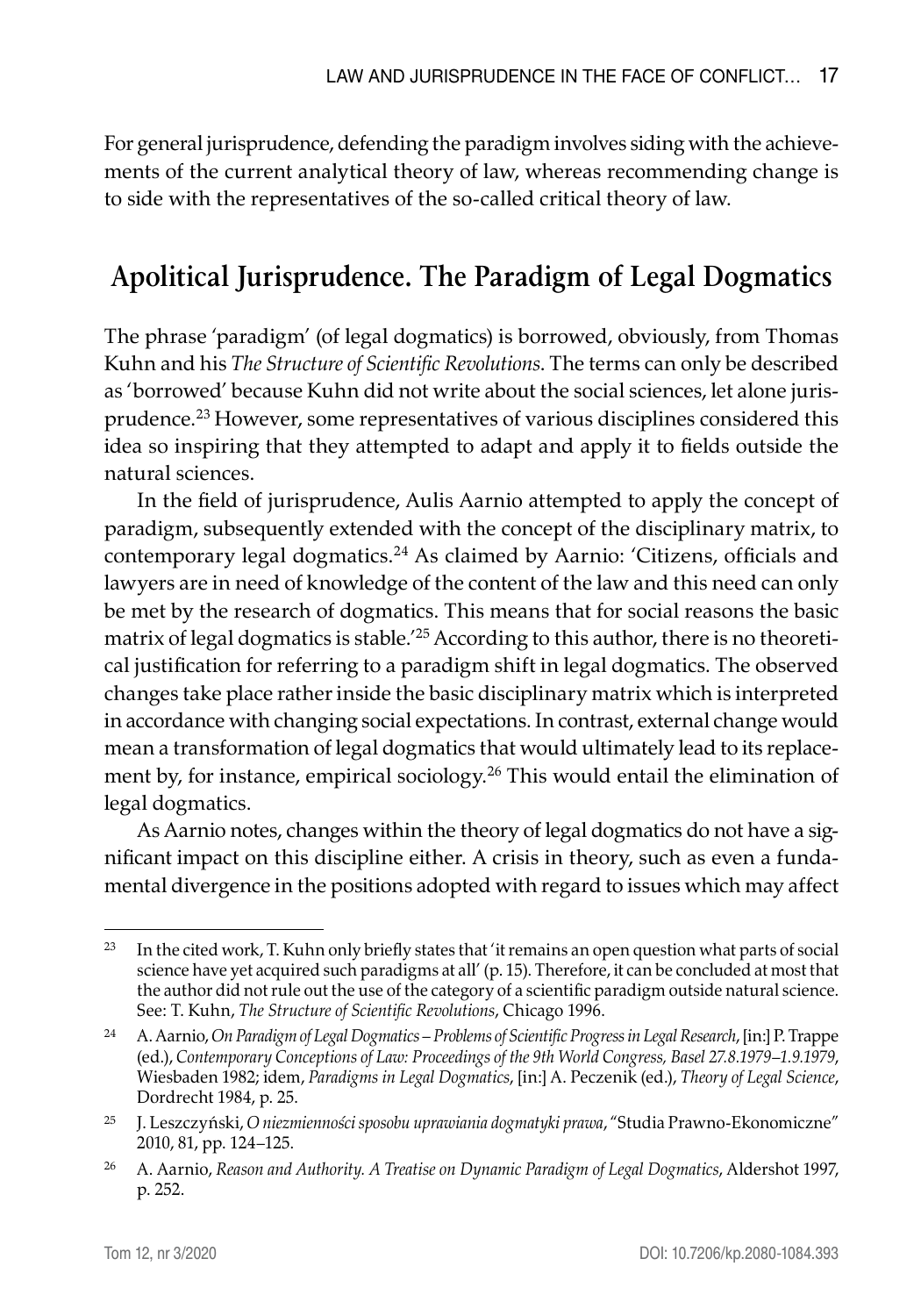the paradigm of dogmatics, does not transfer to practice within the framework of legal dogmatics. Thus, until there is a need to make definitive conclusions concerning the content of the law and its justification, we will probably continue to modify or give nuance to the components of the existing interpretation matrix, and try to find a balance somewhere between methods borrowed from logic and 'looser' ones taken from the theory of argumentation. However, the basic matrix cannot be rejected; it can only be interpreted differently under the influence of the social context.<sup>27</sup> As can be seen, the need for relatively stable legal dogmatics seems to be uncontroversial. Jerzy Leszczyński,<sup>28</sup> interpreting Aarnio's views, notes that 'the failure to reconstruct a paradigm shift in legal dogmatics is due to the fact that legal dogmatics is not only (…) a field of study, [but] at least as much a field of practical action.<sup>'29</sup> Thus, continuity in the way legal dogmatics is practised is not based on theoretical grounds (e.g. the concept of truth prevailing in jurisprudence, a vision of the external integration of jurisprudence, or an approved social philosophy), but it rather stems from the nature of problems solved in the process of applying and interpreting the law.

In turn, Aleksander Peczenik asserted that the phenomenon of the continuity of legal dogmatics is a result of its formalism. In his opinion, no anti-formalist movement in the theory of law is able to produce a paradigm that works effectively in legal practice.<sup>30</sup> The price paid for the constancy of dogmatics is its technicisation and, in consequence, the abandonment of deeper reflection. Legal dogmatics thus becomes 'immune' to theoretical and philosophical innovations coming from the outside. Of course, formalism cannot provide a justification for solving all problems concerning the application and interpretation of the law, especially those cases which involve economic, political or moral issues.<sup>31</sup> However, it is the rationalism underlying legal-dogmatic arguments which can and should be a model for solving non-legal problems, including political problems, and not the other way round. It is evident that the perspectives of Aarnio and Peczenik are essentially similar and lead to the conclusion that it is an illusion to believe that 'the diversity of theoretical views on the law significantly changes the way legal dogmatics is practised.'<sup>32</sup> The existing 'interpretative matrix' of legal dogmatics – including its formalism perceived i.a. from the perspective of the politics and the political nature of the law – can and should

<sup>27</sup> Idem, *Paradigms in Legal Dogmatics*…, p. 27.

<sup>28</sup> J. Leszczyński, *O niezmienności*…, pp. 115–129.

<sup>29</sup> Ibidem, p. 125.

<sup>30</sup> A. Peczenik, *The Basis of Legal Justification*, Lund 1983, p. 131.

<sup>31</sup> J. Leszczyński, *O niezmienności*…, p. 128.

<sup>32</sup> Idem, *Pozytywizacja prawa w dyskursie dogmatycznym*, Kraków 2010, p. 38.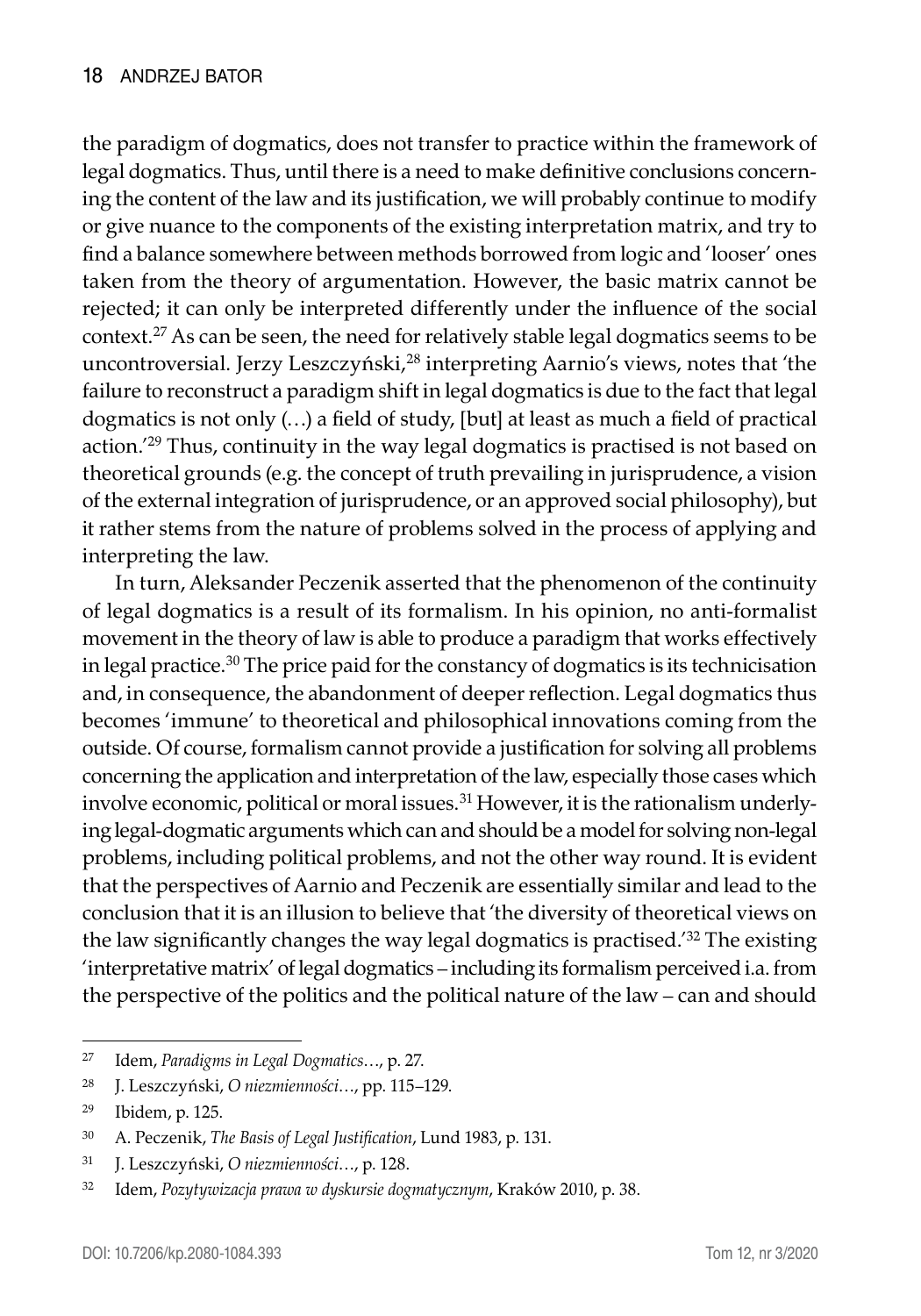be criticised, by indicating possible ways it could be modified. However, as long as the law is identified with the legal text, legal dogmatics in its basic form will remain intact.33

For jurisprudence, changes within the framework of legal dogmatics, made under the influence of social challenges, will only be internal changes, which can be – after Imre Lakatos – called changes to its 'protective belt', whereas the 'hardened core'<sup>34</sup> of what constitutes the established way of practising legal dogmatics will be preserved. The way that dogmatics operates, which determines the stability of the continental version of legal dogmatics, is founded on argumentative formalism. The criticism that has been directed at legal dogmatics almost from its beginning argues that legal argumentation needs to be more relevant to the social context; that the existing 'logocentric' perspective on the perception of law and legal practice needs to be supplemented, not rejected.<sup>35</sup> The majority of authors addressing the issue of the openness of legal dogmatics to external challenges pay attention to the values and judgements adopted in the process of interpreting legal texts. As Jerzy Leszczyński states, 'it can be assumed without exaggeration that it is characteristic of dogmatics to adopt an evaluative point of view.'36 However, a pragmatic counterpoint to such values and evaluations turns out to be the existing conceptual apparatus, legal thought constructs, and the rules of operation and legal institutions shaped on their foundations.

Zygmunt Ziembiński observes that 'the apparent simplicity of the paradigm of legal dogmatics' derives from a simplified image of dogmatics, which depicts it as performing its tasks through the algorithmic execution of rules – above all the rules of exegesis.<sup>37</sup> However, according to Ziembiński, the basic tasks of the legal sciences become fully understandable and feasible only 'on the basis of full knowledge of various elements of the legal culture of a given environment: legal ideologies, existing legal constructions and legal conceptual apparatus.'38 Although 'the terminology

<sup>33</sup> Idem, *O niezmienności*…, p. 128; J. Wróblewski described this as "characteristic for the dogmatics of law (…) the domination of the legislative text as a source of the law" – idem, *Paradygmat dogmatyki prawa a prawoznawstwo*, [in:] S. Wronkowska, M. Zieliński (eds.), *Szkice z teorii prawa i szczegółowych nauk prawnych*, Poznań 1990.

<sup>34</sup> I. Lakatos, *Proofs and Refutations*, Cambridge 1976, Polish edition: *Dowody i refutacje. Logika odkrycia matematycznego*, transl. M. Kozłowski and K. Lipszyc, Warszawa 2005.

<sup>35</sup> See: A. Bator, *Systemowość prawa wobec konfliktów politycznych*, "Przegląd Prawa i Administracji, Acta Universitatis Wratislaviensis" 2016, 104(3718), pp. 76–77.

<sup>36</sup> J. Leszczyński, *O niezmienności*…, p. 120; see also: A. Aarnio, *On Paradigm of Legal Dogmatics*…, p. 141; J. Wróblewski, *Paradygmat dogmatyki prawa*…, p. 38 ff.

<sup>37</sup> Z. Ziembiński, *Szkice z metodologii szczegółowych nauk prawnych*, Poznań 1983, p. 73.

<sup>38</sup> Ibidem, p. 74.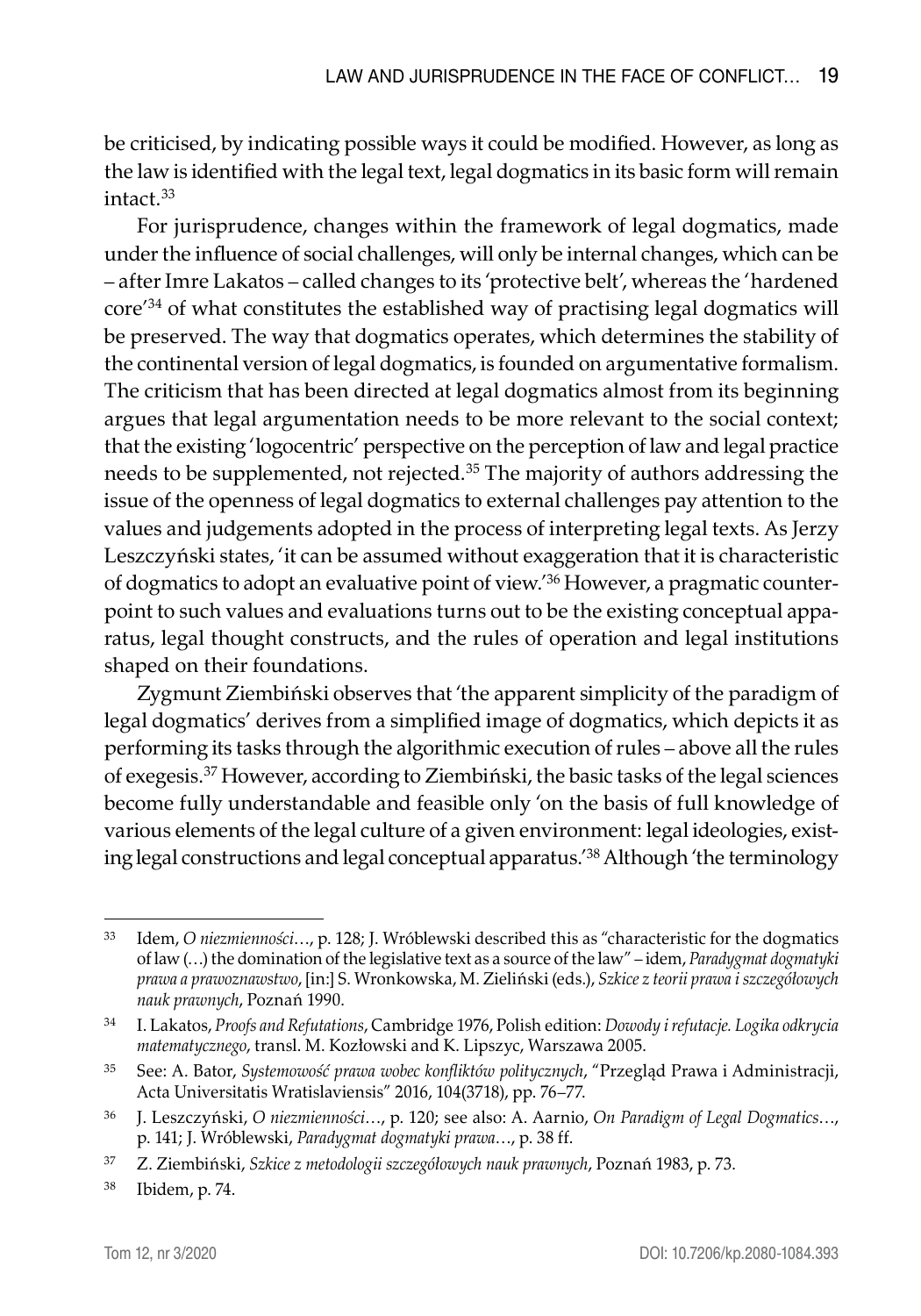and conceptual apparatus of law, some basic mental constructs, the general outlines of some juridical institutions are inherited from formation to formation (…), in the course of this succession, they undergo gradual changes which are not always noticeable.'<sup>39</sup> Referring to the concept of the rational legislator as an assumption employed in the interpretation (exegesis) of legal text, Ziembiński detects changes taking place over time in legal dogmatics, that is, 'in attributing to this *legislator* different knowledge of social matters, and different systems of evaluation employed by the lawyers of the capitalist state and the socialist state in the course of the exegesis of legal texts (…).'40 It is evident that this change does not affect 'some fundamental thought constructions' – i.e. in this case, the assumption of the legislator's rationality, as a formal construction which supports legal argumentation. However, it requires considering 'different knowledge of social issues' and a 'different evaluation system'. The latter components of rationality always change over time, to a greater or lesser extent, and not just under the influence of political revolutions. Ziembiński continues: 'in capitalist and socialist science (…), one can find postulates expressing tendencies to stick more or less rigorously to the existing linguistic rules of meaning, but also to allow for more or less exceptional solutions (…). The difference lies in the accepted value systems and not in the methodological paradigm for solving dogmatic problems.'<sup>41</sup>

## **Back to the Political. Towards a Critical Philosophy of Adjudication**

The social engagement of post-modern thought as well as its permanent search for hidden assumptions behind the official declarations and programs of science should be interpreted positively. After all, cognitive curiosity boils down to the fact that theories can reveal what is not palpable and obvious, and what has, or can have, a significant impact on scientific and social practice. Problems with post-modern philosophy arise when (i) one tries to transfer this way of thinking to the field of jurisprudence; and (ii) one turns the search for hidden assumptions and values underlying the statements formulated by science into a normative program for their dissemination and implementation in the social practice. It is not legal science that is placed at high risk due to such external integration of legal thinking. The theory and philosophy of law as general disciplines have a natural inclination to seek

<sup>39</sup> Ibidem.

<sup>40</sup> Ibidem, p. 86.

<sup>41</sup> Ibidem, p. 87.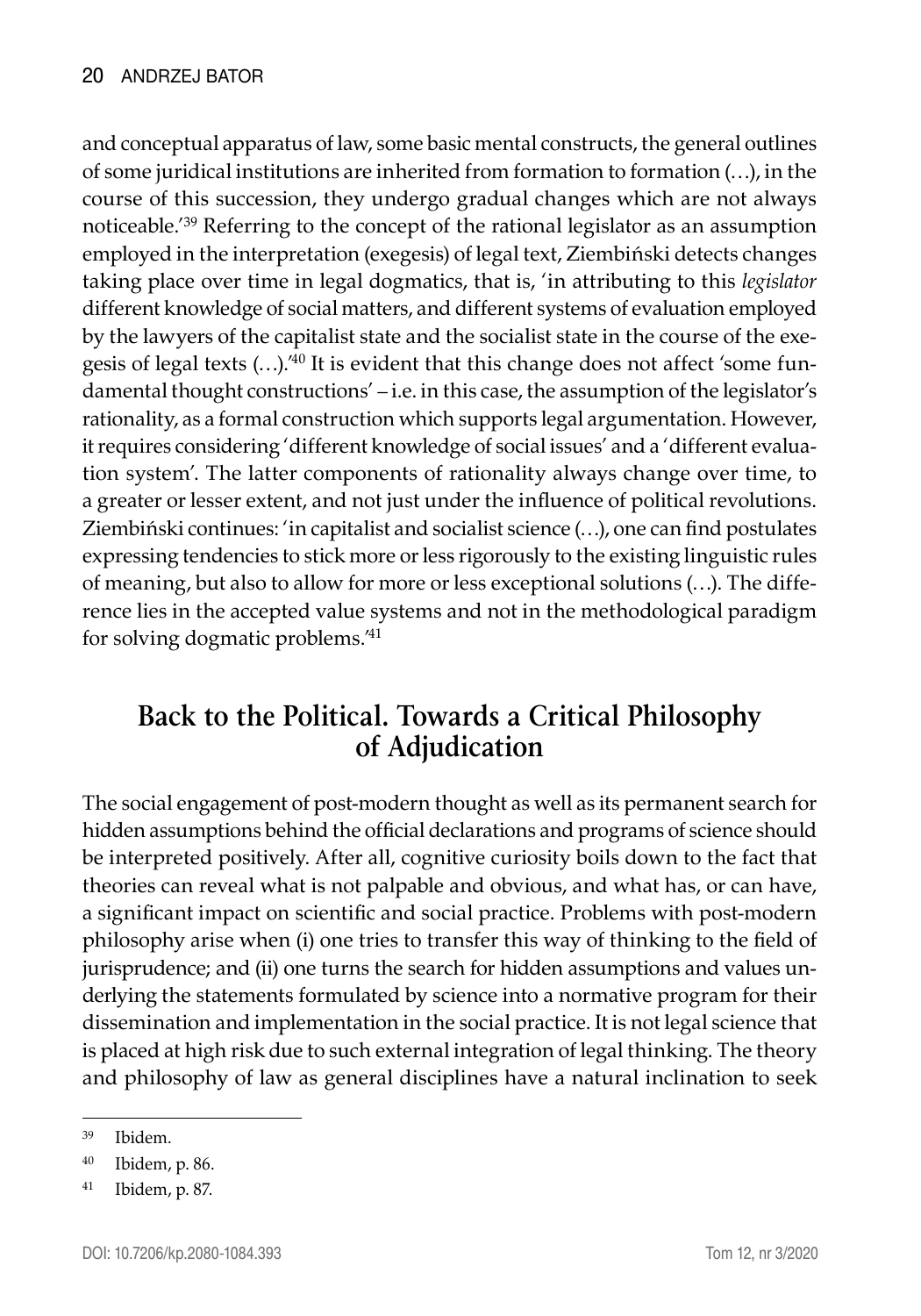scholarly inspiration or to consolidate their claims in the external scientific environment. However, legal dogmatics – as we have seen – has developed, due to its social role, certain defence mechanisms against engaging with scientific and philosophical 'innovations'. In this situation, the field at high risk due to the critical theory's 'discovery' of the political nature and ideologisation of law is jurisprudence.

It may also be worth noting, on the sidelines of these considerations, that the conclusions of critical theories – transferred to the continental culture of statutory law – also tend to be in a kind of synergy with the attempts to reform of the judicial system, which openly aim at politicising jurisprudence. This is clearly visible i.a. in the Polish situation. The statements made by the authors associated with the critical research trend – no doubt unintentionally – favour or may favour the legitimacy of such attempts at reform. All this seems to provide sufficient reason to use the observations made earlier in this article to comment on the proposals formulated by critical theories (philosophies) of adjudication. A good example of this is provided by Rafał Mańko's *W stronę krytycznej filozofii orzekania* [Towards a Critical Philosophy of Adjudication – own translation].<sup>42</sup> It goes without saying that the scope of this paper only permits a focus on selected claims from this very interesting monograph.

Let us start with, as this author calls it, 'a model of the political ethics of adjudication.' We find there an important postulate which urges that judges should be sensitised to the situation of the 'other' as an individual who 'stands before the law'. The preferred attitude is an expression of 'post-axiology'. This consists in the fact that instead of the traditional axiologies of law or the theory of justice, which have been built up so far *in abstracto*, it is necessary to shape a judicial ethics oriented towards specific instances of adjudication. However, it should be stressed that this postulate does not aim to eliminate the general rule as such. 'The relationship here is dialectic in nature.'<sup>43</sup> Taking his lead from Costas Douzinas and Adam Gearey, Mańko develops the idea as follows: 'the operation of justice requires a constant movement between a general rule and a particular example, so that it finds no resting place or point of balance (…).' Also following Douzinas and Gearey, Mańko adds that 'the law is necessarily devoted to a form of universality and abstract equality, but it has to respect the requirements of contingency, embodiment and a concrete other (…).'<sup>44</sup> In his commentary on the these authors, Mańko states that they reduce 'virtually the entirety of judicial ethics to two orders – firstly, the continuous deconstruction of the law in the name of the coming justice, i.e. the ethical ideal, and

<sup>42</sup> R. Mańko, *W stronę krytycznej filozofii orzekania. Polityczność, etyka, legitymizacja*, "Jurysprudencja" 2018, 10.

<sup>43</sup> Ibidem, p. 195.

<sup>44</sup> Ibidem.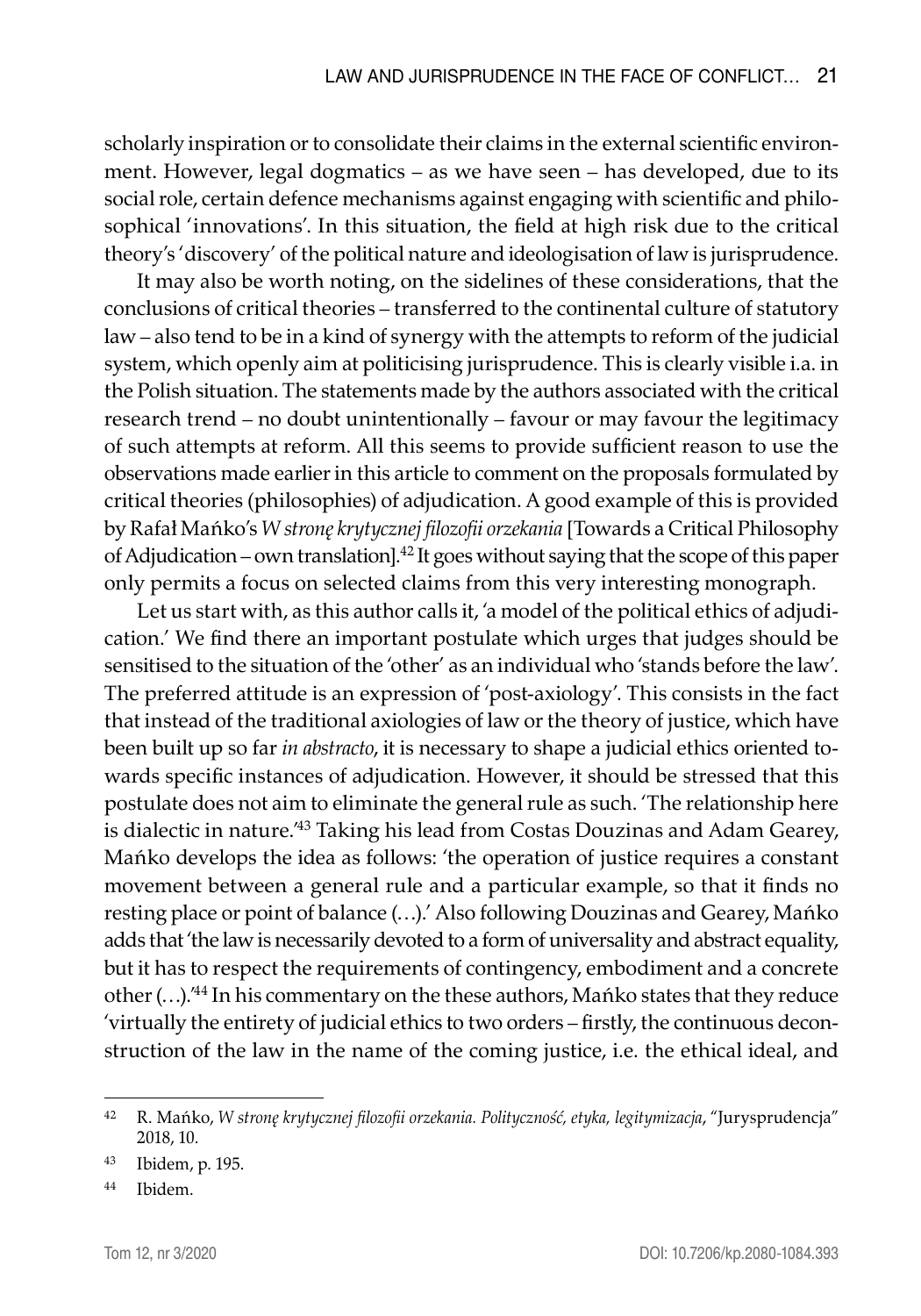secondly, taking into account the individual characteristics and circumstances of the defendant when adjudicating. It is therefore a postulate for a profound humanisation of adjudication.'<sup>45</sup> Although these two postulates are closely related in Mańko's narrative, I am forced to separate them for the purposes of my argumentation and, above all, for the depth of their consequences for the existing practice of adjudication. For the same reasons, I will reverse the order in which they are discussed, starting with the second (the humanisation of adjudication), though the significance of the first postulate seems to be of primary importance for the critical philosophy of adjudication presented here.

The postulate of the humanisation of adjudication ultimately entails not so much replacing the existing ways of legal argumentation, but rather supplementing them. Mańko acknowledges that 'the juridisation of a dispute – subjecting it to the jurisdiction of a third party, i.e. a judge (…)' has 'significant consequences for the dispute itself and the rules governing its resolution. It is because law, unlike ethics, is forced to operate with generalisations and abstractions. In consequence, it can *hardly, by definition and necessity*, take account of the specific nature of the case  $(...)$ .<sup>46</sup> This is supposed to lead to the structural injustice of the law. The factor that 'must intervene to restore the ethical dimension of the law is politics. Without this, the law is doomed to formalistic atrophy, will not be cognisant of actual situations and the real people involved in them, with their suffering, fears  $(...)$ .<sup>47</sup> Therefore, Mańko puts forward the thesis that the humanisation of adjudication, the restoration of its ethical dimension, which in the process of adjudicating will allow one to 'respect a particular other', is only possible with the involvement of politics. The alternative is 'formalistic atrophy'. However, it seems that other, simpler paths to the realisation of the submitted postulate are also possible.

After all, the humanisation of adjudication can also be conceived of as an autonomous value of the law, which can be realised without the intervention of politics. In other words, I believe that the humanisation of judicial decisions is possible to implement within the framework of the existing paradigm of practising legal dogmatics and jurisprudence. I do not think that – obviously, except for the extreme supporters of the syllogistic model of a judicial decision – for instance, the doctrines of criminal or civil law would have great difficulty in finding a suitable basis for implementing this postulate in judicial practice. The judge has a full arsenal of potential sources which allow for such a line of argumentation: relevant passages from the texts of the Constitution and ordinary statutes, particularly those in the

<sup>45</sup> Ibidem.

<sup>46</sup> Ibidem, p. 190.

<sup>47</sup> Ibidem, p. 191.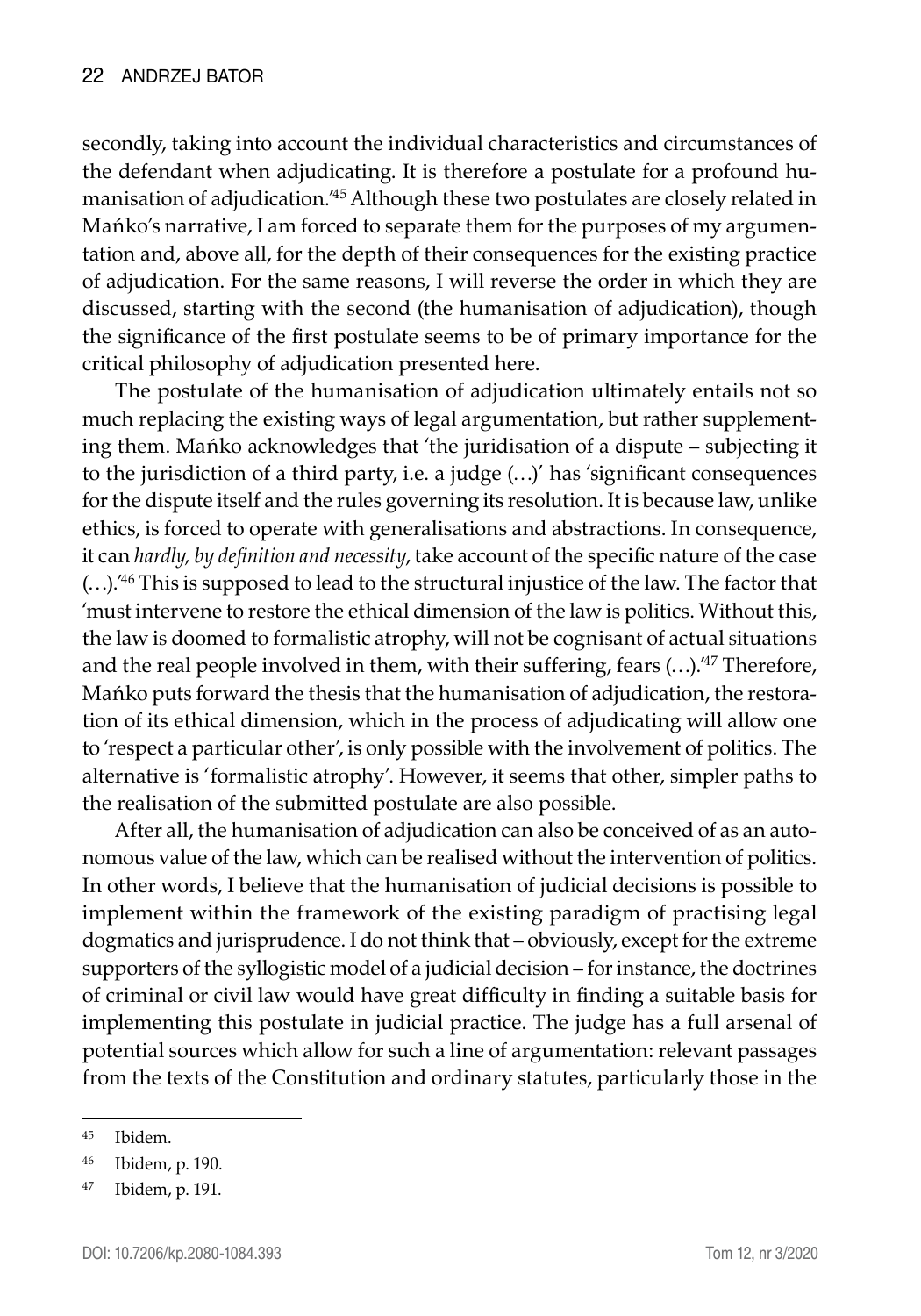form of principles of law, the democratically shaped *acquis* of the legal doctrine, national and European case law, and guidelines from the theory and philosophy of law, including those from critical currents. The difficulties with the realisation of this postulate would instead be a matter of resistance from what Pierre Bourdieu calls the 'habitus'. As the concept of habitus suggests, 'certain options for action do not exist', not because there are no such options, but because 'the subject is not even aware of them.' The difficult cases inscribed in political conflicts force us to look for non-standard solutions, and should therefore encourage us to have the courage to break the habitus (see, for instance, the concept of the 'dispersed application' of the Constitution, which is spreading in front of us in the Polish doctrine). Therefore, it would be justifiable, and even easier to argue, in my opinion, that it is not 'politics' that must intervene to humanise adjudication, but it is rather the standards applied by the courts, especially those shaped at the level of legal culture, which should subdue and humanise contemporary politics.

Writing these words, however, I am aware that this is not Mańko's main objective since it is not the humanisation of adjudication that is of primary importance here. I just want to point out that – and this is confirmed by Mańko's argumentation which is discussed below – that humanising the legal process is possible by using the means of argumentation already available to us. The idea of anti-formalism and the humanisation of adjudication, postulated by post-modern ethics which does not question the existence of a general rule as such, is well recognised by the philosophy of law and is covered by one of its oldest dilemmas: the tension that arises between the universalism of each rule and the need for individual, situational sensitivity. In *Rhetoric*, Aristotle wrote how the right law could be reached by way of *epieikeia*. 48 This problem was also reflected in Roman legal practice (the principle of *aequitas*).49 It was then taken up in the Middle Ages by the canonists, in the form of questions about 'the relationship of the judge to the written law and about the relationship of the written law to the superior law that preceded it  $(...)$ .<sup>'50</sup> This triggered an intense debate on the subject, which, as we have already seen, inspired

<sup>48</sup> R. Sobański, *Słuszność w prawie*, "Państwo i Prawo" 2001, 8, wrote that Aristotle 'had already noted the two-dimensionality of language emphasised by contemporary hermeneutics, namely horizontal, rational, conceptual-abstract, and then vertical, i.e. intentional, symbolic-illustrative (…)' (ibidem, p. 4). 'The use of *epieikeia* is justified by the belief that in a particular case, it is necessary – for personal use – to amend a statute in the name of overriding equity. It is not the statute itself that is questioned, but its assignment to a specific case.' (ibidem, pp. 4–5).

<sup>&</sup>lt;sup>49</sup> 'It was precisely equity in Rome that became the criterion for the criticism of law, and a tool for dispensing justice to everyone who deserves it. The edicts of praetors aimed at this, by means of which they modified the law, establishing procedure, specifying exceptions, correcting civil law through the consideration of current public use.' (ibidem, p. 5).

<sup>50</sup> Ibidem, p. 5–6.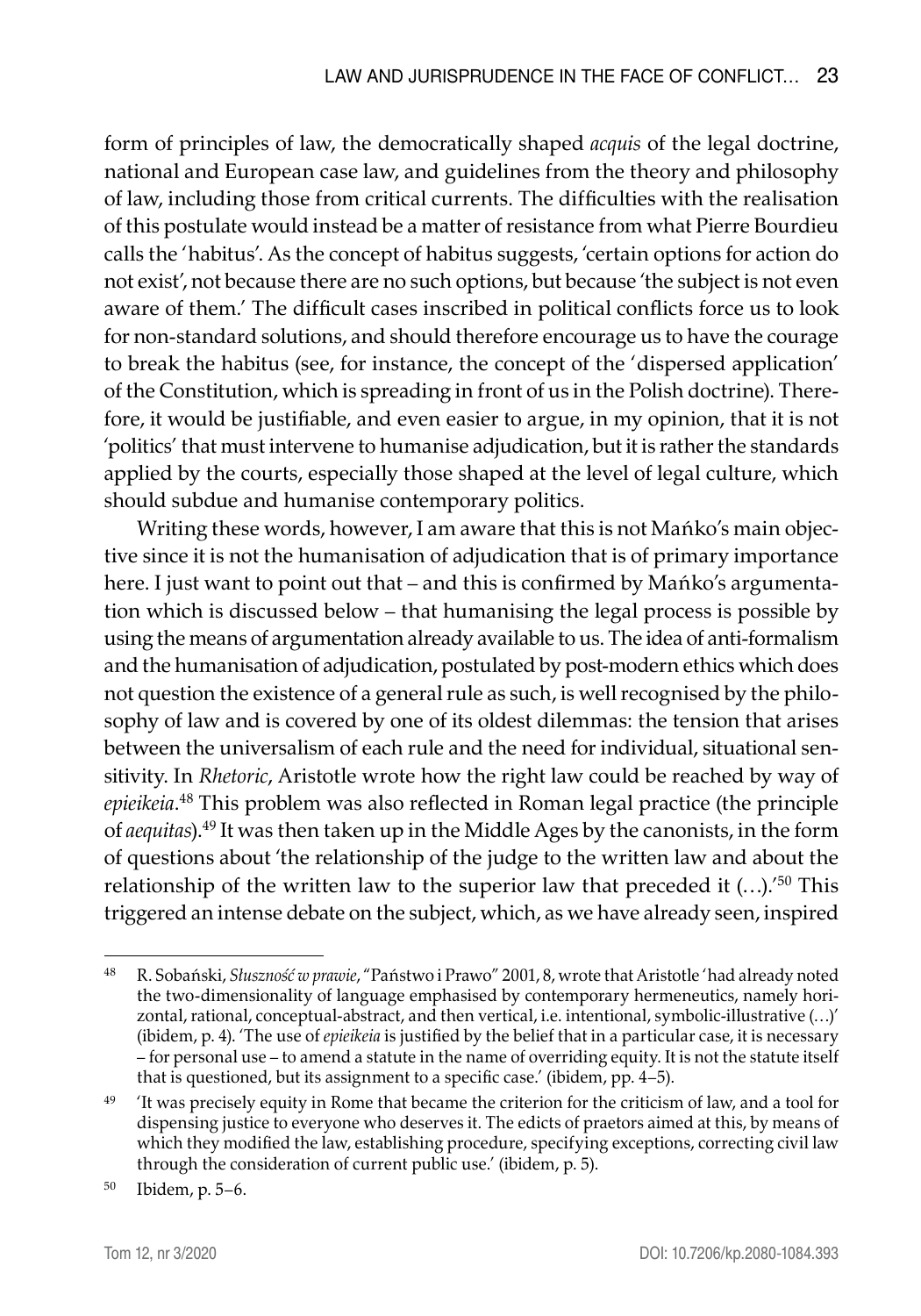Berman to describe this very period as a revolutionary one, which continues to shape the Western legal tradition to this day. The recommendation to humanise the process of making judicial decisions can therefore be considered a postulate to change the proportions between the general rule and the situational-personal context as factors involved in shaping the content of a judicial decision. This would only amount to the recommendation to humanise adjudication being a postulate to rebuild the 'protective belt' of the existing paradigm of legal dogmatics.

Rafał Mańko would probably consider the above argumentation to be based on an 'empty signifier'-type understanding of the humanisation of adjudication. After all, he is not concerned so much with the humanisation of adjudication as such, with considering the situation of an individual in a court case, as he is with a specific direction of its realisation. Therefore, if one wants to look for traces of a revolution in law based on the program outlined in *W stronę krytycznej filozofii orzekania*, one should introduce the concept of political adjudication. Mańko refers to this as addressing the fundamental problem.<sup>51</sup> As he writes, 'an adjudicatory decision will be a political adjudication if and only if two premises are jointly fulfilled: first, the decision will involve some degree of discretionality (i.e. it will be a decision in the strict sense); and, second, if such a decision involves, even if in an individual dimension, a conflict of a political nature, i.e. belonging to the sphere of a particular social antagonism.'<sup>52</sup> The first political aspect of the decision is – and here Mańko refers to Carl Schmitt and Chantal Mouffe – 'deciding in the field of political undecidability.' After translating this political phrase into the language of legal decisions, one discovers that a decision remains in the political sphere when 'the text of the law cannot be directly applied to the decisions of the entities implementing the law', so that 'the need for a choice arises and, consequently, the need for a decision by the determining authority in the process of applying the law.'<sup>53</sup> In other words, because of the binary nature of the legal decision code, also in conditions of the existence of so-called decisional leeway, some decision must be made.

The obligation to arrive at a decision through judicial discretion opens the way to searching for answers to dilemmas which are well-known to the analytical theory of law, being widely discussed therein, and which are also familiar to legal dogmatics and the judicial practice. This is also confirmed by Mańko's work on adjudication: in chapter III 2.3 (*The Concept of Political Adjudication*), the reader will encounter deliberations on H.L.A. Hart's 'semantic shadow' and textual openness,

<sup>51</sup> R. Mańko, op. cit., p. 154.

<sup>52</sup> Ibidem.

<sup>53</sup> The quotation is taken from Tomasz Bekrycht's, *Transcedentalna filozofia prawa. O zewnętrznym obowiązywaniu i uzasadnianiu istnienia prawa*, Łódź 2015, p. 190.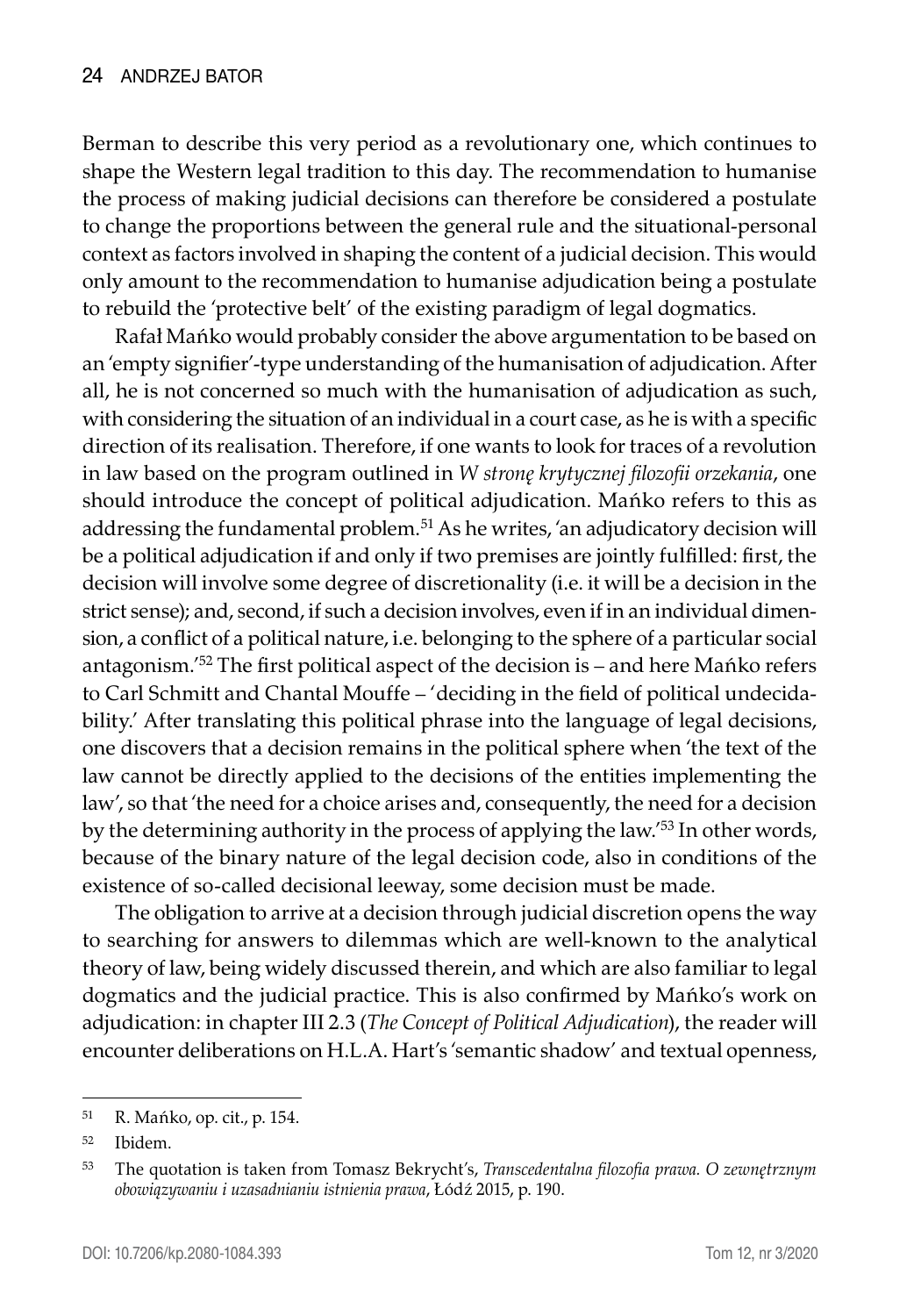and on H. Kelsen's 'interpretative framework'; as well as on the justifications for deviating from linguistic interpretation, closing loopholes in the law as the creation versus inference of duties, settlement in situations of conflicting norms, and, finally, considering the determination of a court decision by legal materials versus the freedom of interpretation. As can be seen, there is a wide range of doctrinal legal ideas, concepts and constructions, as well as regulatory mechanisms based on the achievements of the analytical theory of law, which are applied in the practice of jurisprudence, with varying degrees of success. Therefore, it is unlikely that the reader will be convinced that there is evidence that the existing paradigm of legal dogmatics has been undermined. The philosophical dilemma of post-modern 'undecidability' is brought down to earth, by Solomon's sword of the lawyer-judge, so to speak.

What a critical philosopher cannot do, or will not do, a lawyer simply has to do. After all, the legal idiom and the idiom of political philosophy are simply different. But let us press on with the search for the legal consequences of the concept at issue here – 'political adjudication'.

The second element of a political adjudication is that the decision must belong to the political sphere. Here Mańko has in mind 'the significance of the decision from the point of view of a certain social antagonism'54 revealed by a specific dispute before a court. The following are selected examples of such social antagonisms: (i) 'the court, when interpreting labour law in favour of employers, may take a political decision in favour of the owners of the means of production|'; (ii) 'the court, when deciding on a consumer case, may favour either the interests of consumers or of traders (where the rules are unclear or can be interpreted in two ways)'; (iii) '*a contrario*, however, a murder sentence will not be a political decision because there are no opposing social groups *for* and *against* the murder' (unless, for instance, it is accompanied by, for example, ideological and symbolic antagonism, e.g. the murder was motivated by religious reasons).<sup>55</sup>

Although the examples given will not always belong to the group of 'easy cases', it is likely that experienced judges, employing arguments developed in legal dogmatics, and supported by appropriate expert knowledge, should have little difficulty in recognising and settling them. From the legal point of view, therefore, one continually revolves around the previously considered dilemma of the 'tension' between the general rule (e.g. the prohibition of murder) and the specificity of the case under consideration (e.g. the religious motive of the perpetrator). Hence, it can be supposed that this is not what the real issue is. What concerns the critical philosophy

<sup>54</sup> R. Mańko, op. cit., p. 166.

<sup>55</sup> Ibidem, p. 167.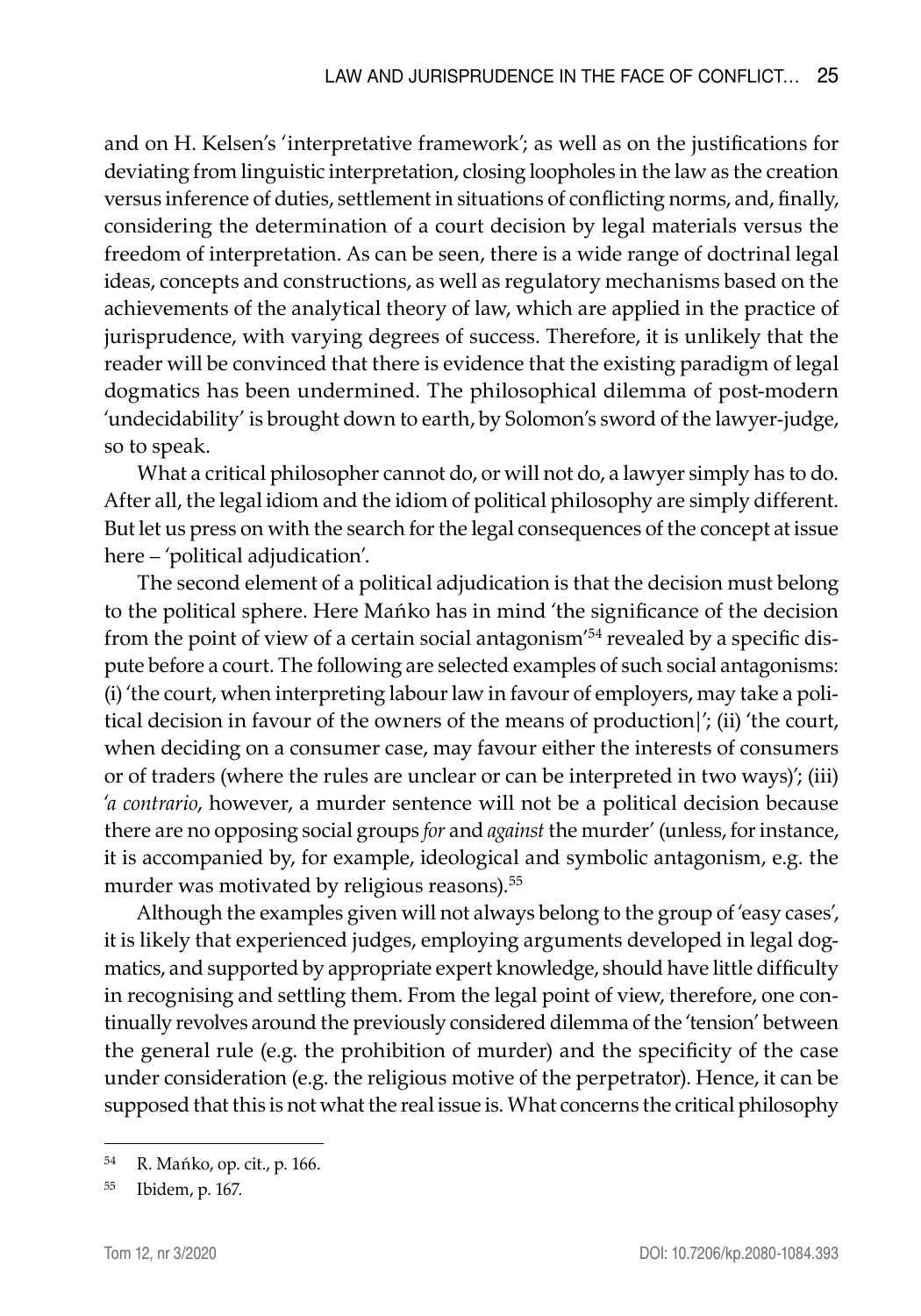of adjudication is not the situation of judges in their 'field of jurisdiction', as they are able to deal with this, but whether 'a dispute between (…) the parties constitutes an individual manifestation of a more general and abstract collective dispute (antagonism).<sup>'56</sup> This leads to the conclusion that, in fact, the point is how – using Mouffe's wording – to turn the judicial 'field of decidability', the imposed legal obligation to adjudicate, into the political 'field of undecidability' where such an obligation no longer exists. In the latter area, after all, it is only a matter of articulating diverse attitudes and social interests since any solution would entail political, undemocratic oppression. So as one can see, the critical philosophy of adjudication is neither a philosophy of law nor a theory of law. It is a political philosophy from which one can only try to deduce direct consequences for legal science and legal practice.

So far, I have tried to demonstrate that the judicial practice of adjudication may circumvent these consequences, that jurisprudence and legal culture have created internal mechanisms for neutralising social and political disputes. We are just approaching the border beyond which these mechanisms will have to be suspended.

## **Judges in the Arena of Political Ideology**

Leszek Koczanowicz, a political philosopher from Wrocław, promoter of the non-consensual concept of democracy, is a proponent of the view that social dialogue does not have to lead to agreement, that it is not consensus which is the fundamental value of social life, but rather the very possibility of better understanding through dialogue. The application of this intuition to the perspective relevant for a lawyer leads to the assertion that in a non-consensual democracy, law (a legal process) is a forum for the expression of pluralistic values, 'a medium for improving understanding, not a way to reach consensus. The point of dialogue is therefore not to resolve disputes or (even less) to find a single solution.'<sup>57</sup> This is due to the fact that social antagonism is an essential component of modern democracies. Legal dispute is only one of the available media for articulating these legal disputes. The courtroom and the cases which take place there form a 'common symbolic space' that allows social antagonisms to become civilised, leading to the transformation of the antagonistic relationship 'between enemies' into an agonistic relationship 'between opponents'.58 In post-modern argumentation, therefore, a legal dispute ceases to

<sup>56</sup> Ibidem.

<sup>57</sup> L. Koczanowicz, *Polityka dialogu*, Warszawa 2015, p. 197.

<sup>58</sup> See: Ch. Mouffe, *Introduction: The Democratic Paradox*, [in:] eadem, *The Democratic Paradox*, op. cit., p. 33; see also footnote 22 above.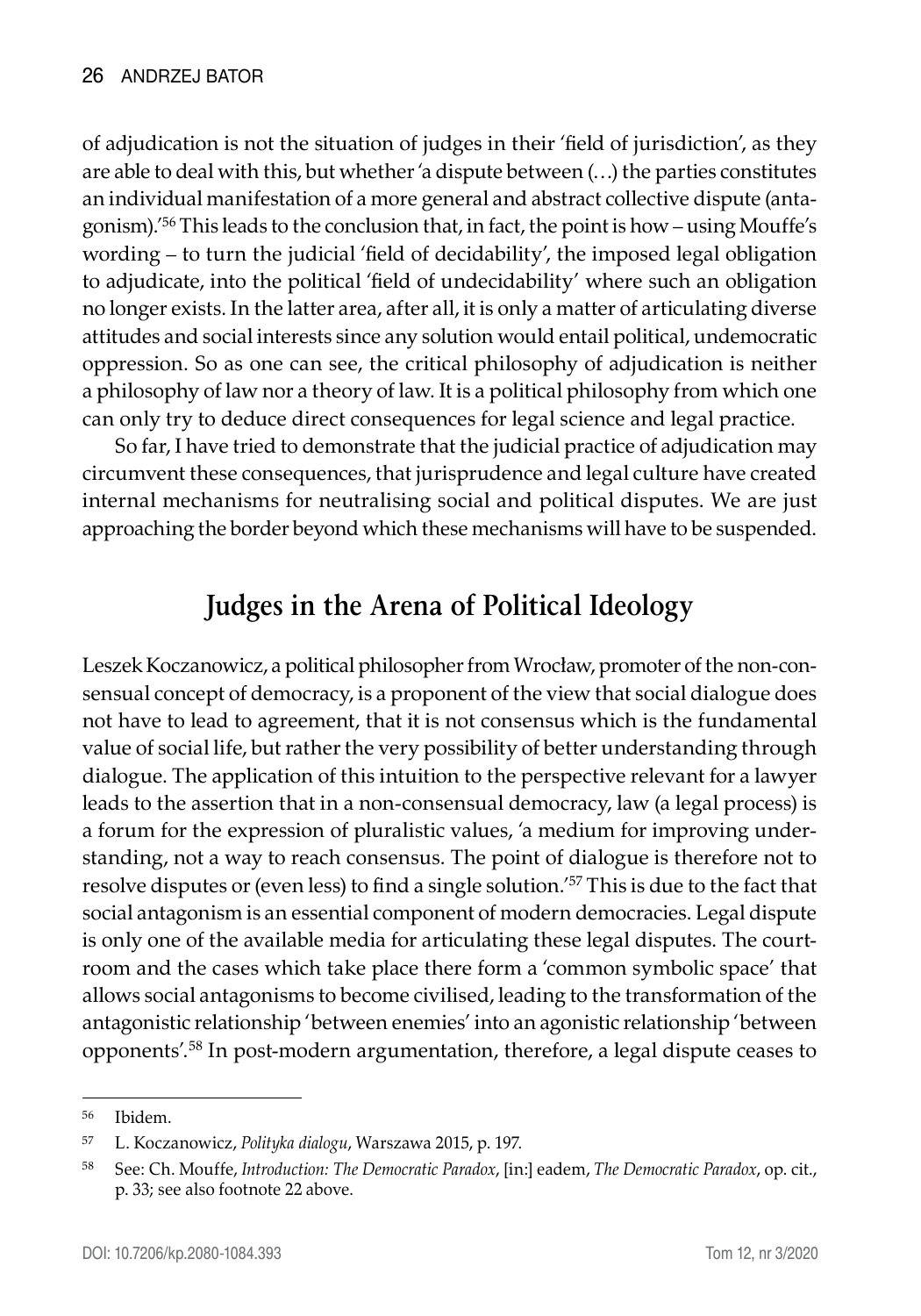be a dispute between parties, considered and settled by an independent arbitrator. It is a form of expression that serves to articulate the vision of social emancipation adopted by the participants.

For political philosophers and political scientists, it is entirely legitimate to inscribe law in the space of politics and democracy. Since the starting point and goal is to build the theory/philosophy of democracy, one can – after Wittgenstein – simply treat law (a court case) as one of the many 'games' played in a democracy. Undoubtedly, some participants of court hearings may be driven by such a motivation. However, promoters of critical adjudication philosophies go even further. They also place judges in this symbolic space. The actions taken by a judge, including the settlement of the dispute itself, should be a medium for the expression of his or her own convictions. The judge 'decides for himself', as Mańko puts it, presenting the views of Duncan Kennedy, 'in the light of an ideology which he considers to be right in his conscience.' He is, therefore, as a critical judge, critical of the law itself. He is a judge-activist, Prometheus, 'who in his work tries to act in the interest of humanity, especially those who suffer from exclusion and domination by others.'<sup>59</sup> As can be seen, in raising the problem of politics, the post-modern philosophy of adjudication is interested in more than just situating court disputes in relation to social antagonisms. It is also a matter of ensuring that the judge's decision is itself based on a specific axiology propagated by critical theories. The political nature of the dispute and the social antagonisms inherent in it, which in many situations are inevitable, transform into the ideology of adjudication itself. For such a perspective to become a reality, it is necessary for judges to become emancipated, for them to become aware of their social mission, and then for them to have courage in its realisation (even if one has to practise 'Ketman' as a consequence<sup>60</sup>). This will require appropriate 'ideological work'. Such a conception of the role of judges is already a radical change which will require appropriate education. 'The ethical imperative is the ideological work of radically changing the master- -signifier and interpreting the laws of the empty signifier in the light of the ideology whose hegemony the judges want to ensure – and thus, for instance, moving away from the line of case law based on neoliberal readings to pro-employee and pro-consumer readings that put the interest of the working man before the claims of capital.<sup>'61</sup>

In my opinion, at this point, there is no longer a place for legal dogmatics. The previously cited tradition of its cultivation and the paradigm built upon it (the 'core' of the theory) is being challenged here. It appears to be an attempt to instigate

<sup>59</sup> R. Mańko, op. cit., p. 197.

<sup>60</sup> Cf. Cz. Miłosz, *The Captive Mind*, New York 1953, chapter 3.

<sup>61</sup> R. Mańko, op. cit., p. 213.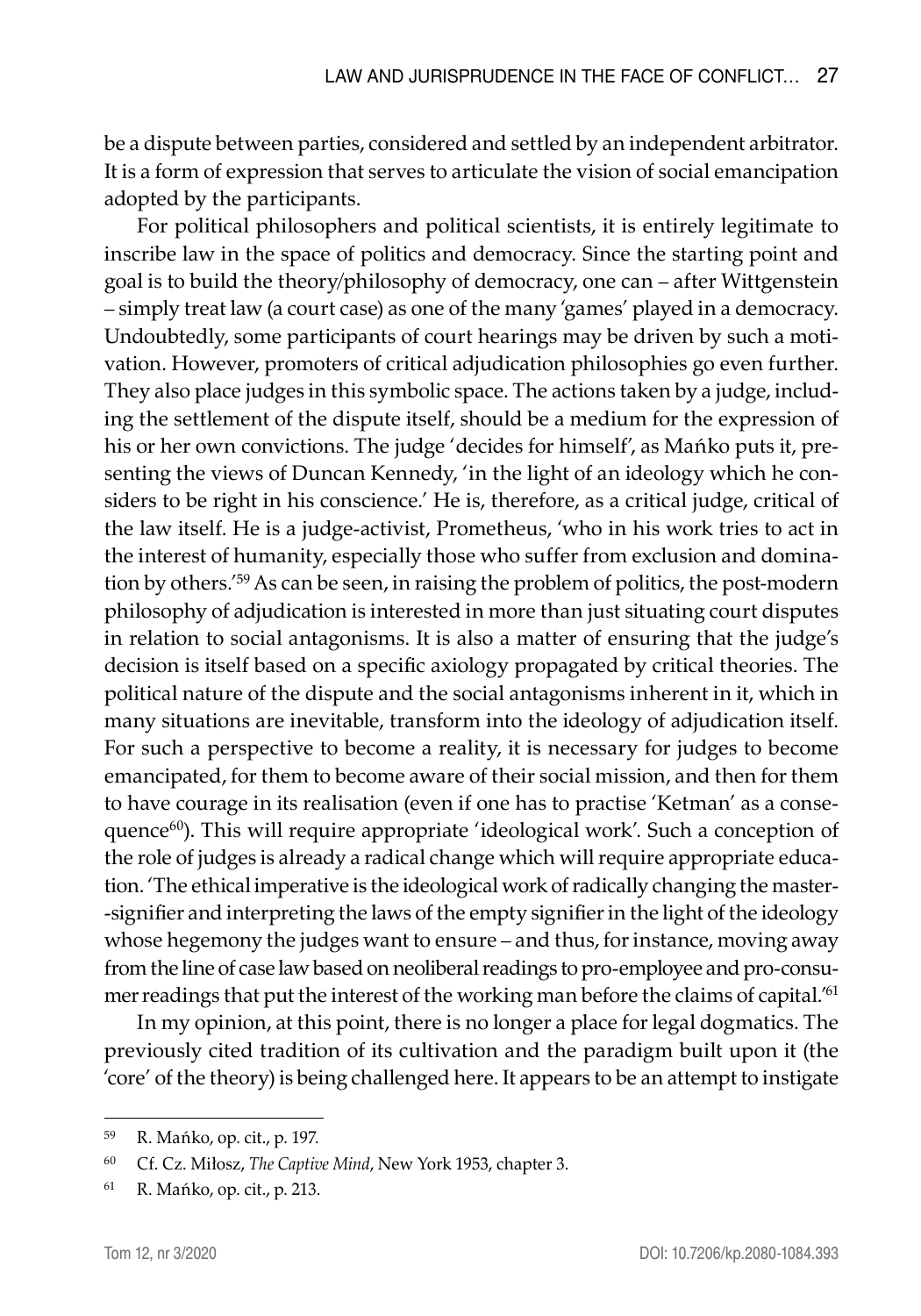a revolution in law, and in legal science and the legal doctrine; and it can be added that it would not be the first one in recent history (see, for instance, the first years of the USSR or the Chinese 'Cultural Revolution').<sup>62</sup> Observation of the fate of many other political revolutions and their temporary impact on the law and legal practice would indicate that, despite everything, despite understandable anxiety, the representatives of legal dogmatics should feel relatively calm about the prospects of their survival. We should also remember, after Berman, Aarnio and Peczenik, that revolutions in law and the legal doctrine do not tend to be carried out by legal theorists and philosophers of law.

## **Concluding Remarks**

Statutory law arises as an act of political decision. Its creation unfolds in the political sphere: in social conflicts and the disputes which reveal them. This is quite an obvious statement. This not the end of disputes concerning the law, however. Legal text, as a product of this process, is then entangled in the process of its application and interpretation, in social antagonisms, and thus, to a large extent, also in political conflicts. Here, therefore, in disputes before the courts, the category of the political should find its application. The merit of critical theories is that they raise the issue of the political nature of law, and particularly – and in this respect, Mańko's work is invaluable – that they also draw attention to the fact that political conflicts do not come to an end in the streets or in parliamentary halls. The political nature of actions taken in the judicial process, including the political nature of the judge's decisions, is a neglected aspect of science shaped under the influence of the culture of the statutory law and legal positivism – with their scientific complexes, inclination to model analyses and the domination of the logocentric view of law and jurisprudence. The critical theories rightly seek to restore a reasonable balance between the 'imperium of the text' and the 'imperium of political power'. However, they should themselves aim for a reasonable balance in their proposals. They must consider the so-called legal point of view, unless, of course, their intention is to bring about a revolution in the law and jurisprudence. From the perspective of political adjudication, this legal point of view assumes, among other things, that the law – identified primarily with the person of the judge and the symbolic courtroom – is able to neutralise current political disputes. However, a court hearing cannot be used to solve social antagonisms. This is a challenge for real politics, economics or maybe even religion. A courtroom is a place for resolving individual disputes,

<sup>62</sup> H. Berman also notes this – see footnote 17 above *in fine.*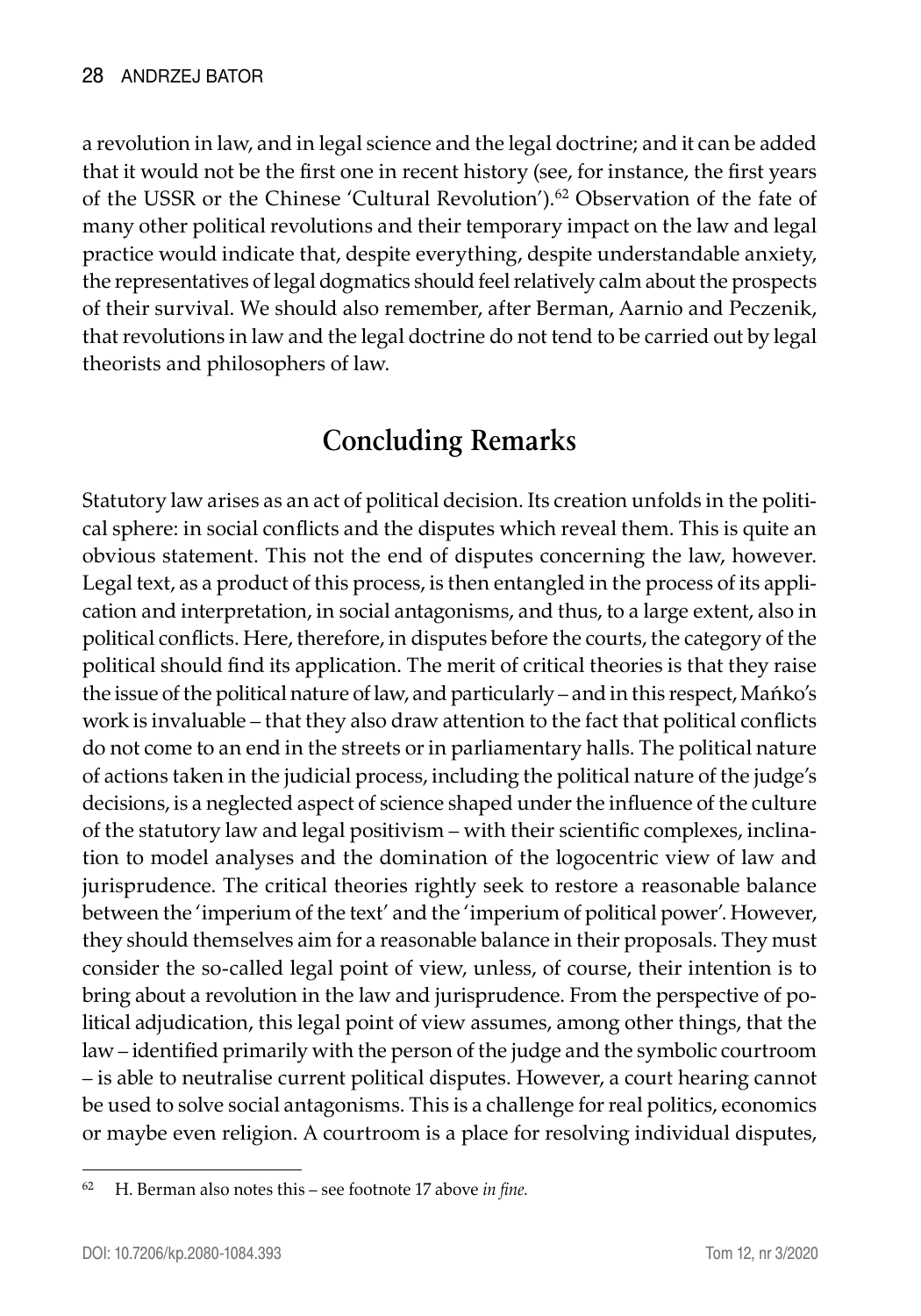where it is possible and necessary to preserve the independence of the courts and the impartiality of judges as conditions for neutrality in terms of politics, and not just current politics. This is also something that political philosophers and political scientists could learn from lawyers.

The relationship between the law and the political is a matter of perspective. It is one thing to be aware of the political nature of the dispute being settled by the judge, and another to be aware of the legal reason (general rule) that the judge will invoke to settle the dispute. Awareness of the political nature of the dispute deepens the judge's knowledge of the case in question, allows him or her to become more involved in the dispute, to understand it better, but only so that – following the path of Aristotle's *epieikeia* – he or she can, in an individual case, properly interpret, or perhaps even correct, the general rule in the name of the principle of equity. After all, the political nature of the dispute is only one of the possible reasons for this principle. If the interpretation or correction of the rule is not to be a mere extension of current policy, and if it is not to be a political instrumentalisation of the rule, then an impartial judiciary and independent courts are essential. The final form of a principle for settling a dispute should not be subject to political dispute. It is the domain of judges. The guarantee of the certainty of the rule and the predictability of settlement is a relatively stable position of the analytical theory of law and legal dogmatics. The story described by Berman in *Law and Revolution* teaches us – and Mańko's *W stronę krytycznej filozofii orzekania* could also teach us (if we omit some of its ideologised passages) – that law, legal science, and the views of jurisprudence are born and subject to change when confronted with politics. The wisdom of the legal community should consist in the lessons one can learn from political conflicts how a resolved dispute can change the existing mechanisms governing legal decisions. Does our knowledge, which has been broadened by new experiences, have the potential to solve similar conflicts in the future?

In *W stronę krytycznej filozofii orzekania*, Mańko offered the following story to his readers (pp. 197–198): 'So instead of the judge-pseudo-Hercules from Dworkin's fairy tale, who pretends to have found the "right solution", yet, in fact, tries to satisfy the establishment (i.e. the ruling class or the group currently in power) with his solutions, one should – after Kennedy – promote the figure of the judge-activist who is both morally honest and takes a realistic approach to the limits of his power. He is aware that he has such power, he does not hide (…) behind the screen of an institution which will solve the problem for him with its "imperatives", but decides for himself in the light of an ideology which he believes to be right in his conscience. Hence, this is a critical Judge-Prometheus, who, in his judicial work, tries to act in the interest of humanity, and particularly in the interest of those who suffer from exclusion and domination by others.'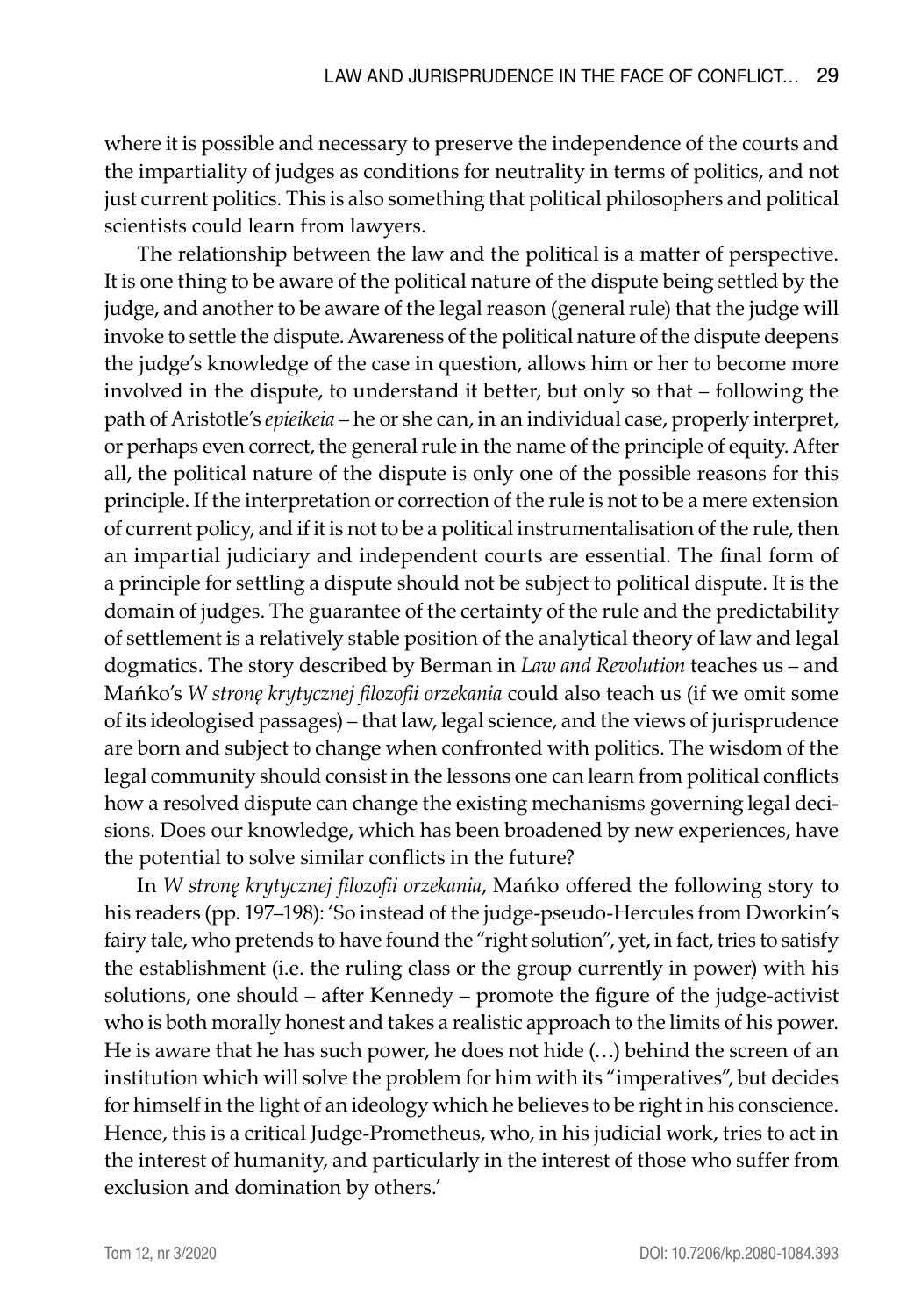The myth of Prometheus is in itself instructive. Prometheus, as we know, is a symbol of a god (a titan) who rebelled against Zeus, undermining the authority of the 'first among the gods'. Prometheus did this out of sensitivity to human fate: he was guided by the idea of finding a better, more rational, more conscious life for people. And so, to some extent, he implemented a certain program of human emancipation. After Prometheus, the world was never the same again. Things did not return to the starting point: people learned a lot from Prometheus (writings, numbers, crafts, and generally the way how to deal with life). The lesson from the Promethean myth is that great events are able to change the world, but they do not overturn the world. It is worth remembering that it was ultimately Zeus who turned out to be stronger in this conflict, and Prometheus's life ended in an exceptionally cruel way.

## **Bibliography**

- Aarnio A., *Reason and Authority. A Treatise on Dynamic Paradigm of Legal Dogmatics*, Aldershot 1997.
- Aarnio A., *Paradigms in Legal Dogmatics*, [in:] A. Peczenik (ed.), *Theory of Legal Science*, Dordrecht 1984.
- Aarnio A., *On Paradigm of Legal Dogmatics Problems of Scientific Progress in Legal Research*, [in:] P. Trappe (ed.), *Contemporary Conceptions of Law: Proceedings of the 9th World Congress, Basel 27.8.1979–1.9.1979*, Wiesbaden 1982.

Bator A., *Systemowość prawa wobec konfliktów politycznych*, "Przegląd Prawa i Administracji, Acta Universitatis Wratislaviensis" 2016, 104(3718).

- Bekrycht T., *Transcedentalna filozofia prawa. O zewnętrznym obowiązywaniu i uzasadnianiu istnienia prawa*, Łódź 2015.
- Berman H.J., *Law and Revolution. The Formation of the Western Legal Tradition*, Harvard 1983. Koczanowicz L., *Polityka dialogu*, Warszawa 2015.

Kuhn T., *The Structure of Scientific Revolutions*, Chicago 1996.

Kupiszewski H., *Prawo rzymskie a współczesność*, Warszawa 1988.

Lakatos I., *Dowody i refutacje. Logika odkrycia matematycznego*, transl. M. Kozłowski and K. Lipszyc, Warszawa 2005.

Lakatos I., *Proofs and Refutations*, Cambridge 1976.

- Leszczyński J., *Pozytywizacja prawa w dyskursie dogmatycznym*, Kraków 2010.
- Leszczyński J., *O niezmienności sposobu uprawiania dogmatyki prawa*, "Studia Prawno-Ekonomiczne" 2010, 86.
- Leszczyński M.J., *O pewnej (rewolucyjnej) hipotezie Harolda J. Bermana prawo i nauka w średniowieczu*, "Acta Universitatis Lodziensis, Folia Iuridica" 2015, 75.
- Mańko R., *W stronę krytycznej filozofii orzekania. Polityczność, etyka, legitymizacja*, "Jurysprudencja" 2018, 10.

Miłosz Cz., *The Captive Mind*, New York 1953.